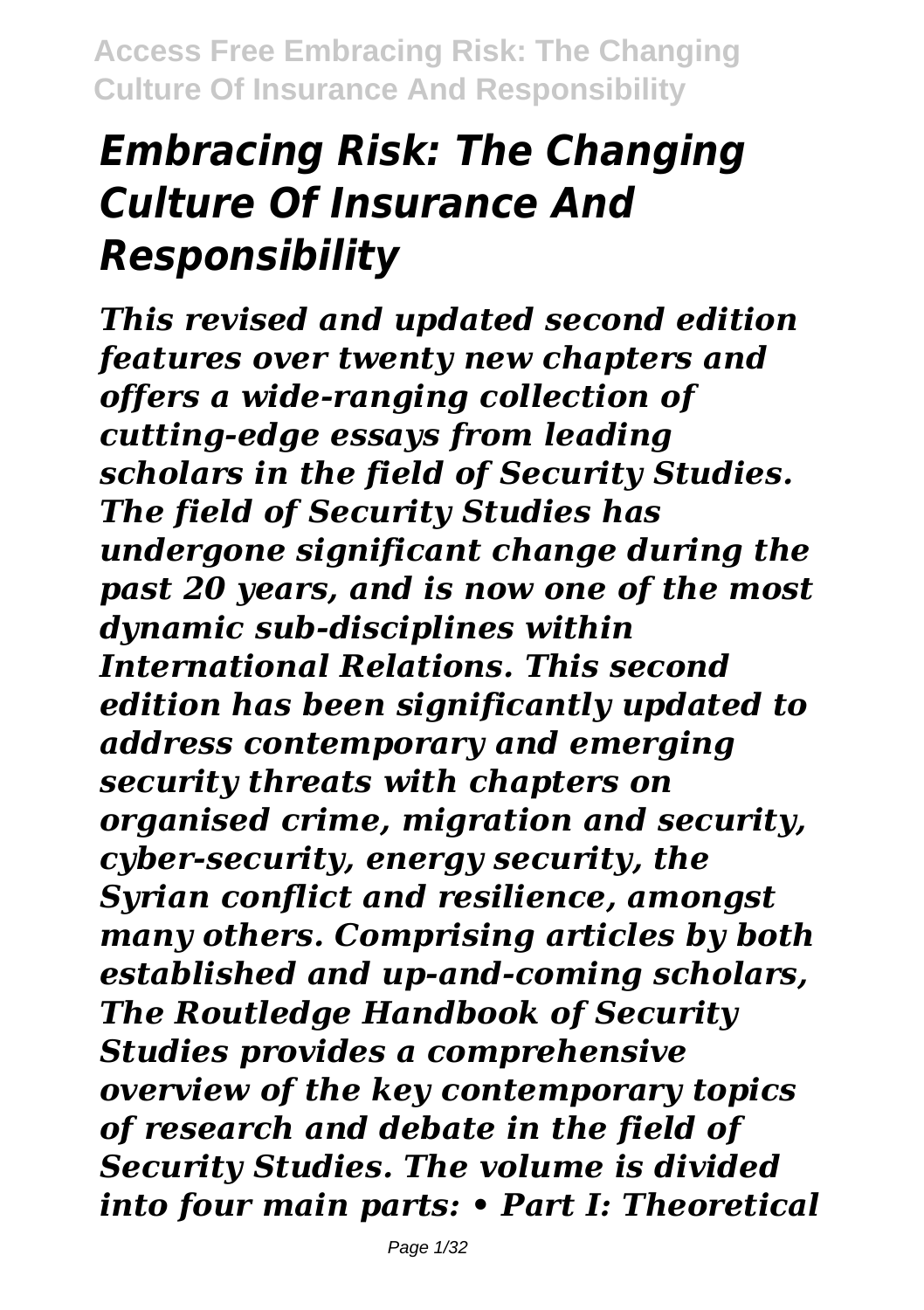*Approaches to Security • Part II: Security Challenges • Part III: Regional (In)Security • Part IV: Security Governance This new edition of the Handbook is a benchmark publication with major importance for both current research and the future of the field. It will be essential reading for all scholars and students of Security Studies, War and Conflict Studies, and International Relations.*

*This book highlights the importance of the cultural sphere, and in particular literature, in response and discussion with the unprecedented phenomenon known as climate change. Antonia Mehnert turns to a set of contemporary American works of fiction, reading them as a unique response to the challenges of representing climate change. She draws on "climate change fiction"— texts dealing explicitly with anthropogenic climate change—and explores how these works convey climate change, deal with its challenging characteristics, and with what narrative techniques they ultimately participate in its communication. Indeed, a number of challenging traits make climate change a* Page 2/32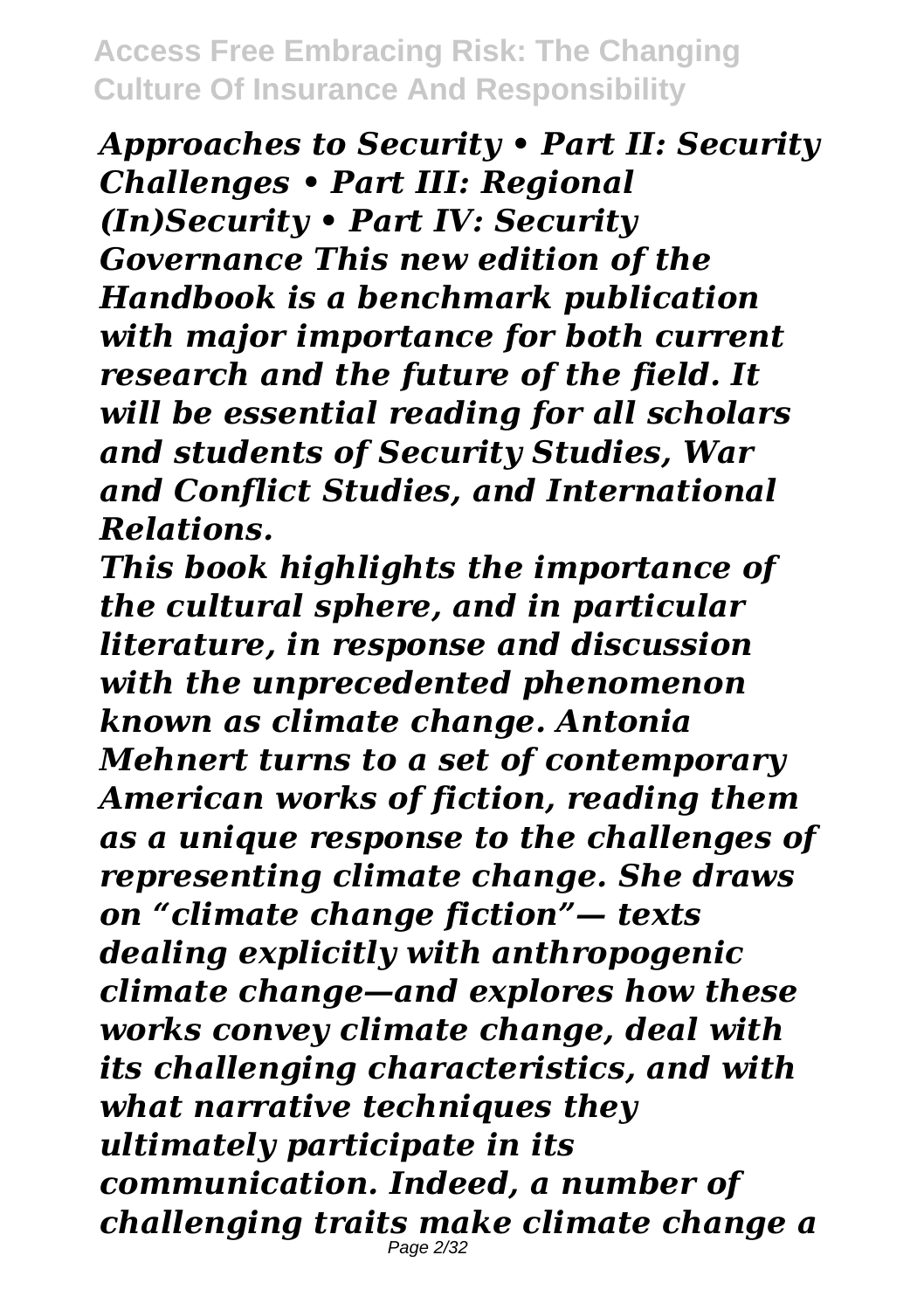*difficult issue to engage with including its slow and long temporal dimension, global scale, scientific controversy, and its disconnect between cause and effect. Considering such complexity and uncertainty at the source of climate change fictions, this book moves beyond a solely ecocritical analysis and shows how these climate change fictions constitute an insightful cultural repertoire valuable for discussion in the environmental humanities in general. The concept of a risk-based approach to data protection came to the fore during the overhaul process of the EU's General Data Protection Regulation (GDPR). At its core, it consists of endowing the regulated organizations that process personal data with increased responsibility for complying with data protection mandates. Such increased compliance duties are performed through risk management tools. This book provides a comprehensive analysis of this legal and policy development, which considers a legal, historical, and theoretical perspective. By framing the risk-based approach as a sui generis implementation of a specific regulation* Page 3/32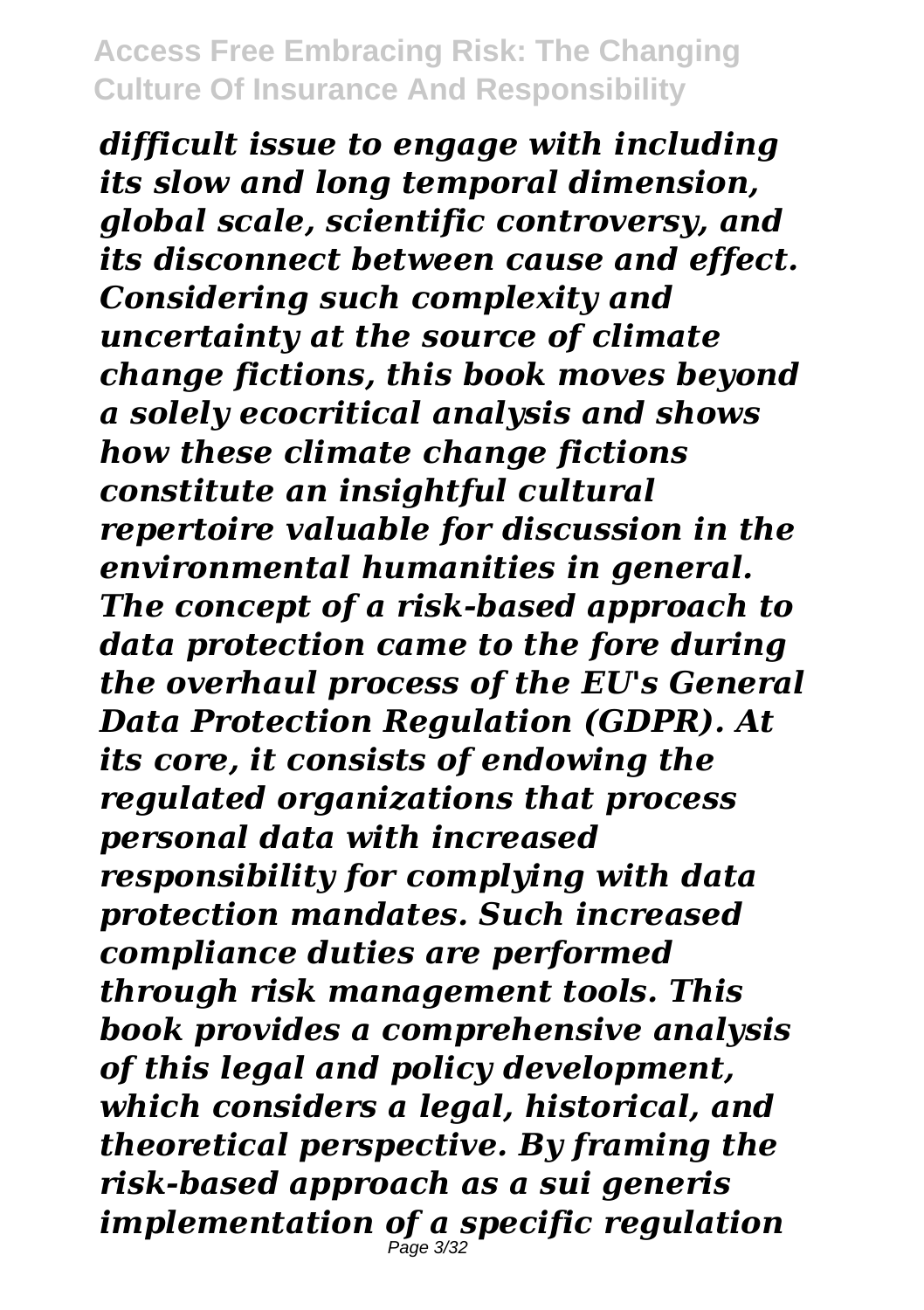*model known as meta regulation, this book provides a recollection of the policy developments that led to the adoption of the risk-based approach in light of regulation theory and debates. It also discusses a number of salient issues pertaining to the risk-based approach, such as its rationale, scope, and meaning; the role for regulators; and its potential and limits. The book also looks at they way it has been undertaken in major statutes with a focus on key provisions, such as data protection impact assessments or accountability. Finally, the book devotes considerable attention to the notion of risk. It explains key terms such as risk assessment and management. It discusses in-depth the role of harms in data protection, the meaning of a data protection risk, and the difference between risks and harms. It also critically analyses prevalent data protection risk management methodologies and explains the most important caveats for managing data protection risks.*

*Pre-crime aims to pre-empt 'would-becriminals' and predict future crime. Although the term is borrowed from* Page 4/32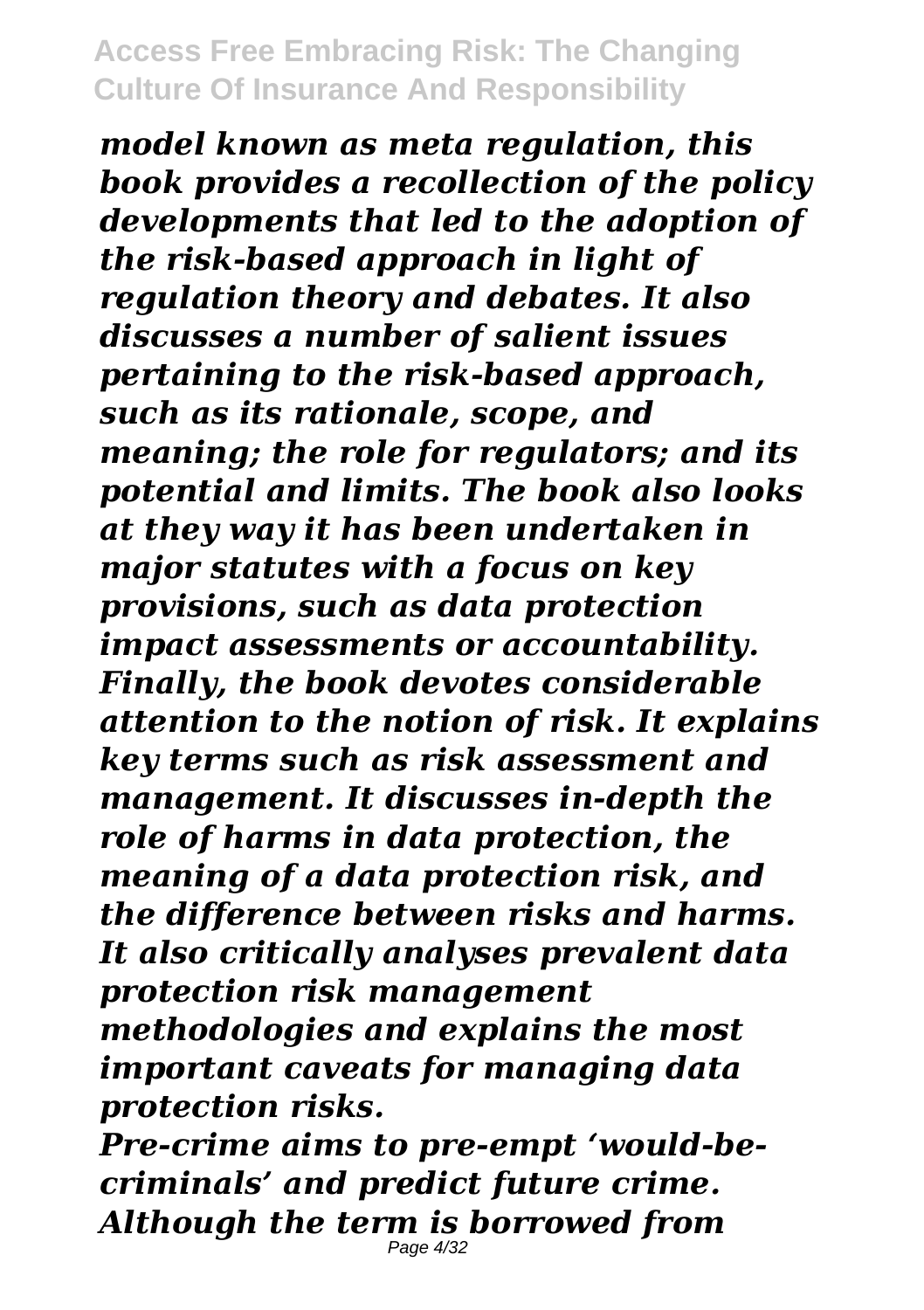*science fiction, the drive to predict and pre-empt crime is a present-day reality. This book critically explores this major twenty-first century development in crime and justice. This first in-depth study of pre-crime defines and describes different types of pre-crime and compares it to traditional post-crime and crime risk approaches. It analyses the rationales that underpin pre-crime as a response to threats, particularly terrorism, and shows how it is spreading to other areas. It also underlines the historical continuities that prefigure the emergence of pre-crime, as well as exploring the new technologies and forms of surveillance that claim the ability to predict crime and identify future criminals. Through the use of examples and case studies it provides insights into how pre-crime generates the crimes it purports to counter, providing compelling evidence of the problems that arise when we act as if we know the future and aim to control it through punishing, disrupting or incapacitating those we predict might commit future crimes. Drawing on literature from criminology, law,*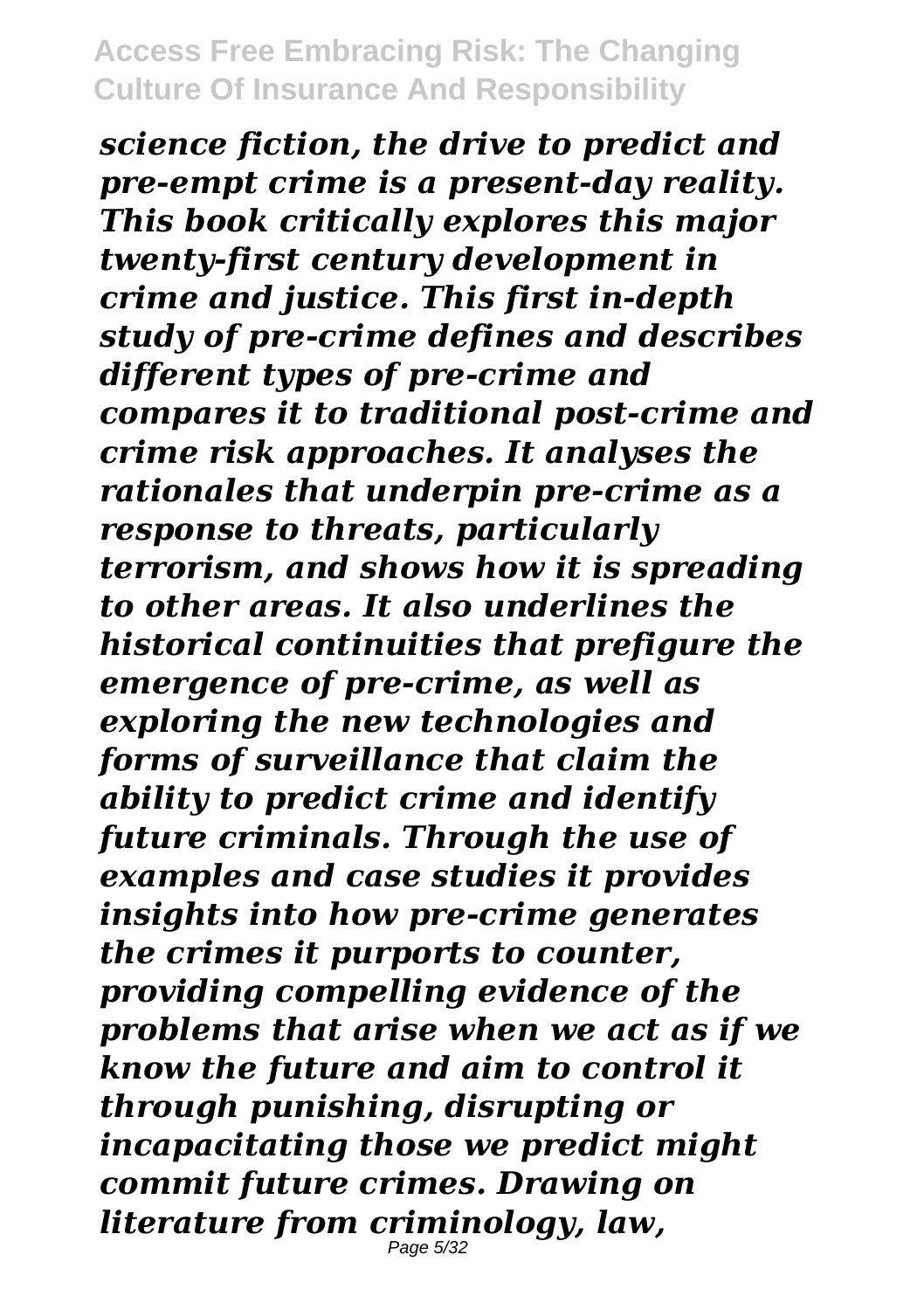*international relations, security and globalization studies, this book sets out a coherent framework for the continued study of pre-crime and addresses key issues such as terminology, its links to past practises, its likely future trajectories and its impact on security, crime and justice. It is essential reading for academics and students in security studies, criminology, counter-terrorism, surveillance, policing and law, as well as practitioners and professionals in these fields.*

*A Battle at the Crossroads of Gun Control and Mass Torts Pre-emption, precaution and the future*

*Uncertain Business Risks in the Making The Risk-Based Approach to Data Protection Embracing Risk: the Changing Culture of Insurance and Responsibility*

Ondanks de huidige turbulentie in h Europese integratieproces, worden er door EU belangrijke stappen genomen op het geb van veiligheidspolitiek en in de naam v terrorismebestrijding. Een centraal eleme in de Europese 'veiligheidscultuur' die h ontstaat, is de nadruk op voorzorg en h Page 6/32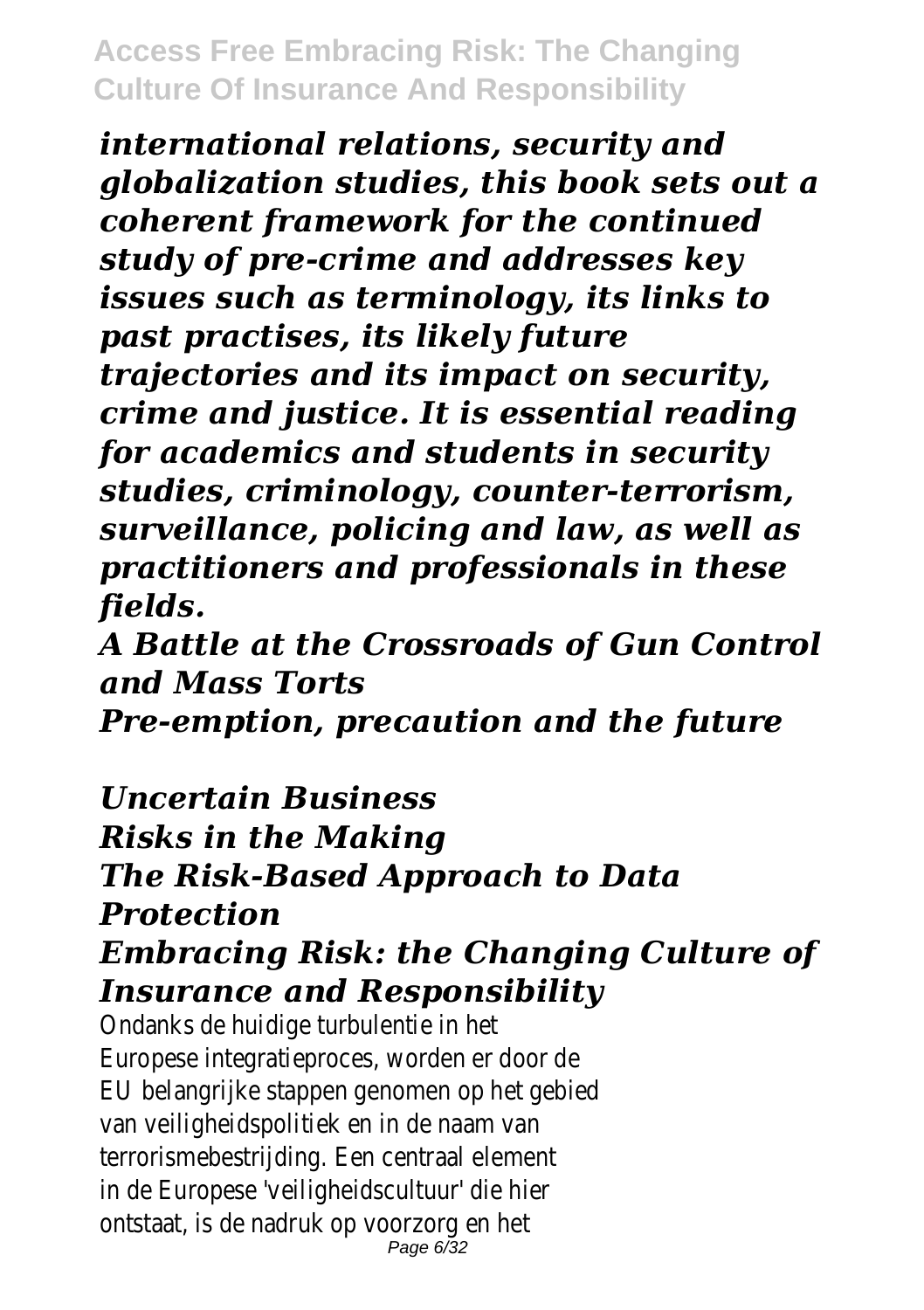aanpakken van dreiging in een zo vro mogelijk stadium. Het verbindend eleme tussen de EU Counterterrrorism Strategy, nieuwe plan voor een Europees Terrori Financing Tracking Programme, en de Atalan missie tegen piraterij is de nadruk preventie en het anticiperen op mogeli toekomstige dreiging. Dergelijke programm hebben echter implicaties voor transparanties en burgerrechten die op gespannen voet staan met de Europese normatieve ambitie "Privatising the Public University: The Case of Law is the first full-length criti study examining the impact of the dramatic reforms that have swept through universit over the last two decades. Drawing extensive research and interviews Australia, New Zealand, the UK and Cana Margaret Thornton considers the impact of market on students, academics and la schools, documenting how both the curricul and pedagogical methods have changed. If the passing of the idea of the university rued, concern usually focuses on t humanities and the natural sciences. In this respect, law has been regarded as priviled because of the virtually unstoppable dema for law places and the willingness students to pay high fees. And, as this book shows, it is commercial and instrument forms of legal training that are no favoured, whilst the humanistic, critic theoretical and social justice aspects legal knowledge have now been corrod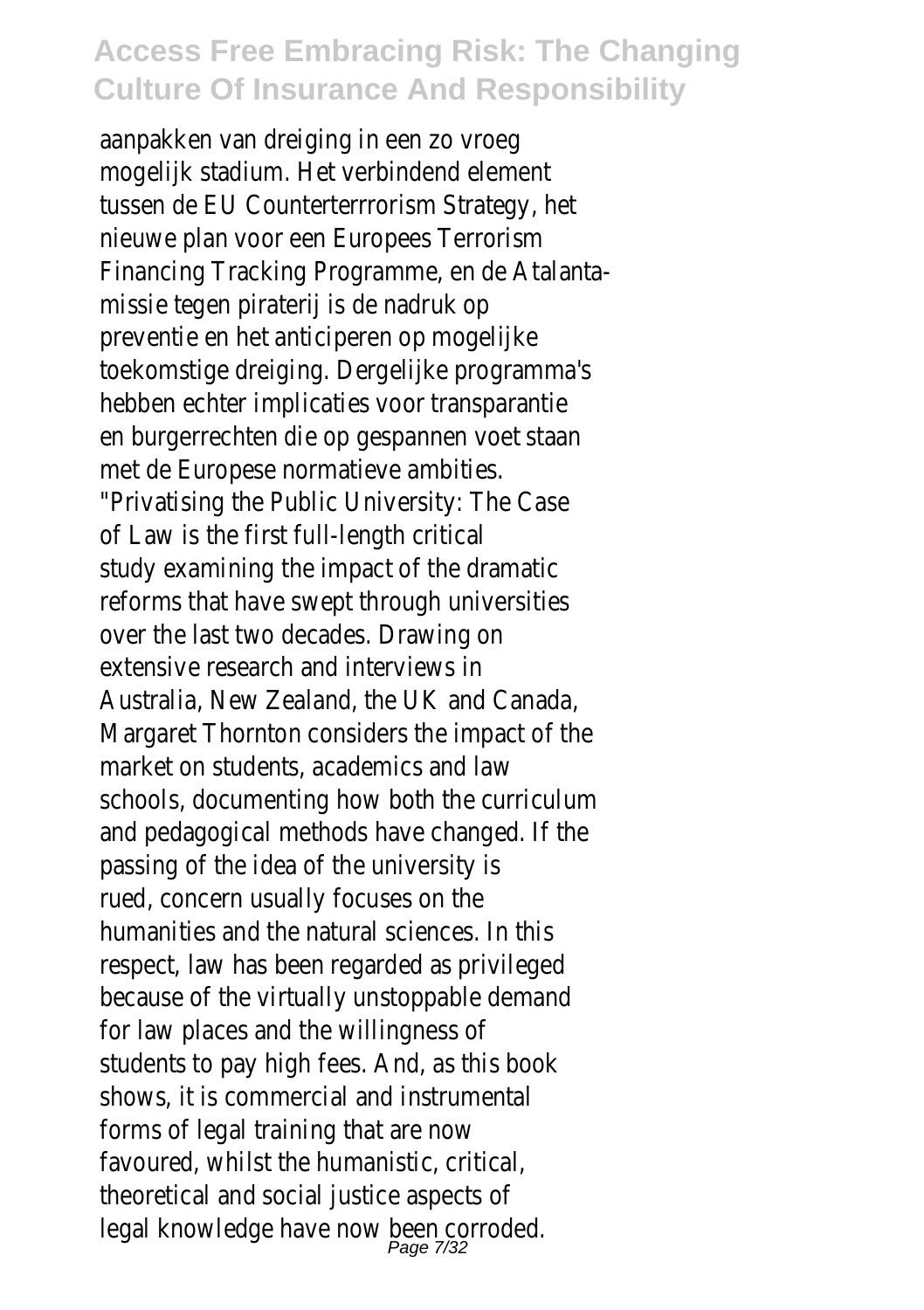Privatising the Public University will be considerable interest to legal academics; but it will also be invaluable work for anyon interested in the future of high education"--Provided by publisher The environment has not always been protect by law. It was not until the middle of 20th century that 'the environment' came be understood as an entity in need of specare, and the law-politics duo firmly fix its focus on this issue. In this book Wickh and Goodie tell the story of how law and politics first came upon the environment an object in need of special attention. The outline the unlikely intersection aesthetics and science that made 'the environment' into the matter of great concern it is today. The book describes the w private common-law strategies and publiclegislative strategies have approached the task of protecting the environment, and explore the greatest environmental challer to have so far confronted environmental l and politics; the threat of global climate change. The book offers descriptions of many of the strategies being deployed to meet to challenge and present some troubling assessments of them. The book will be great interest to students, teachers, and researchers of environmental law, socio-legal studies, environmental studies, and politically theory.

For much of the twentieth century industrialized nations addressed soc Page 8/32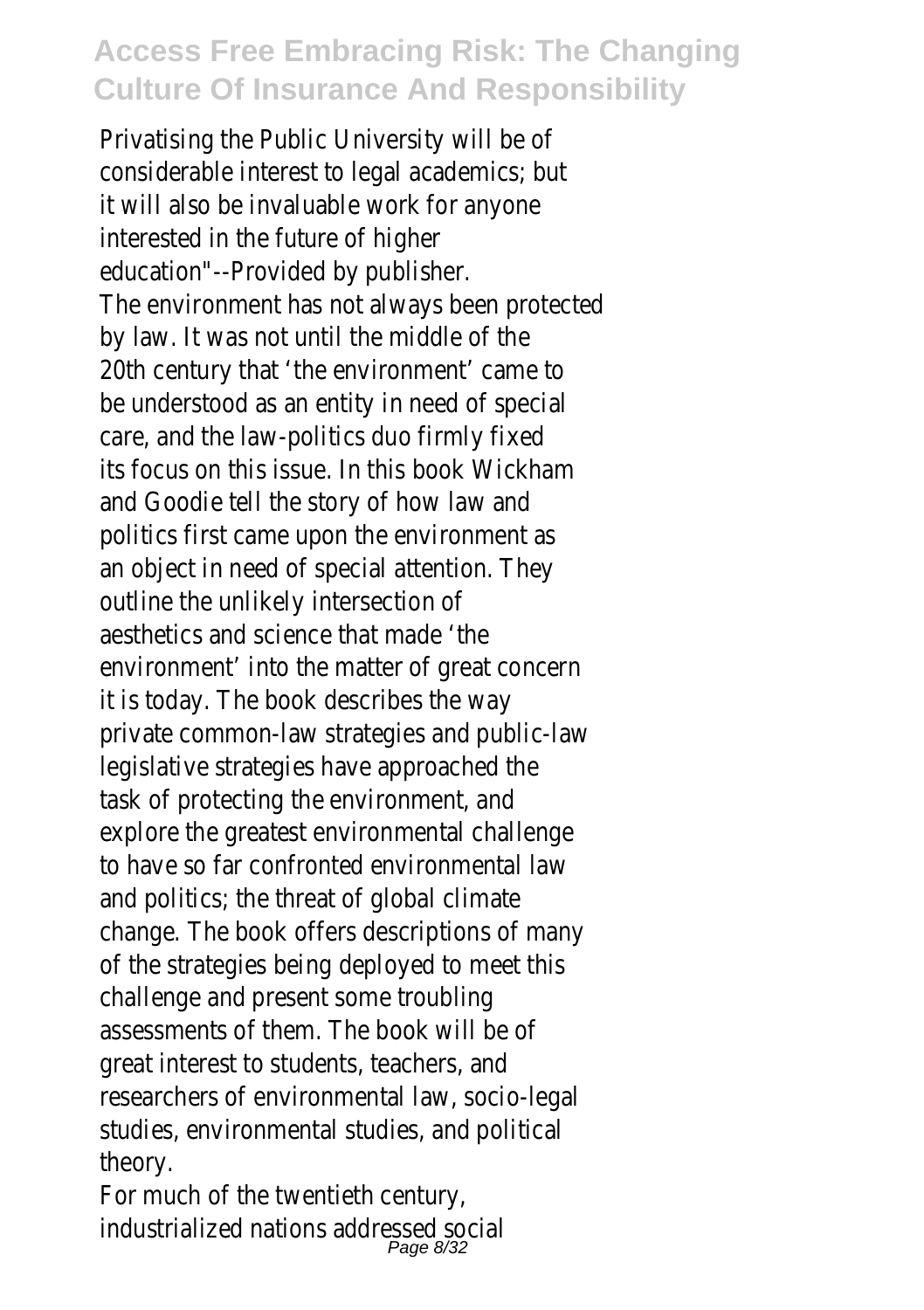problems, such as workers' compensation benefits and social welfare programs, terms of spreading risk. But in recent ye a new approach has emerged: using risk both as a way to conceive of and address soo problems and as an incentive to redu individual claims on collective resource Embracing Risk explores this new approachfrom a variety of perspectives. The fi part of the book focuses on the interp between risk and insurance in various historical and social contexts. The second part examines how risk is used to gove fields outside the realm of insurance, from extreme sports to policing, mental health institutions, and international law. Offer an original approach to risk, insurance, and responsibility, the provocative and wideranging essays in Embracing Risk demonstration that risk has moved well beyond its originate. in the insurance trade to become a cent organizing principle of social and cultural life. Suing the Gun Industr Liquidity Los Life, Death, and Ghosts in Urbanizing Ch Traders and Technology from Chicago to Lone The Funeral of Mr. War

Legal and Political Challenges of Governing

the Environment and Climate Chan

Risk in Social Science

#### *Intended for students and scholars from the social sciences, this is an*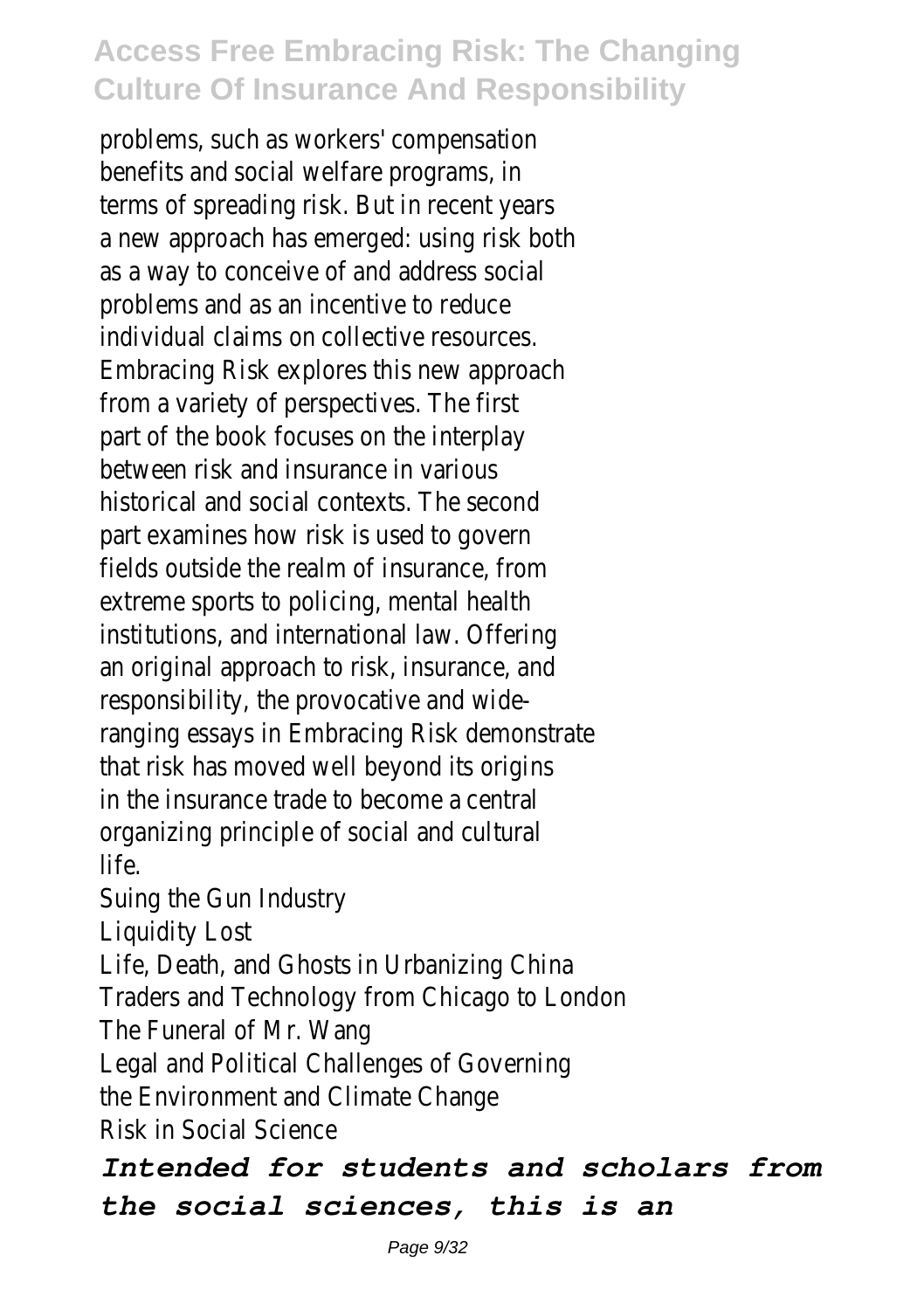*introduction to work on risk. It discusses the basic issues in risk research, and examines some of the key themes in this field, looking at topics such as the media, crime, the environment, and social inequality. Risk, Power and the State addresses how power is exercised in and by contemporary state organisations. Through a detailed analysis of programmatic attempts to shape behaviour linked to considerations of risk, this book pursues the argument that, whilst Foucault is useful for understanding power, the Foucauldian tradition – with its strands of discourse analysis, of governmentality studies, or of radical Deleuzian critique – suffers from a lack of clarification on key conceptual issues. Oriented around four case studies, the architecture of the book devolves upon the distinction between productive and repressive power. The first two studies focus on productive power: the management of long-term unemployment in the public employment service and cognitive-behavioural interventions in the prison service. Two further studies* Page 10/32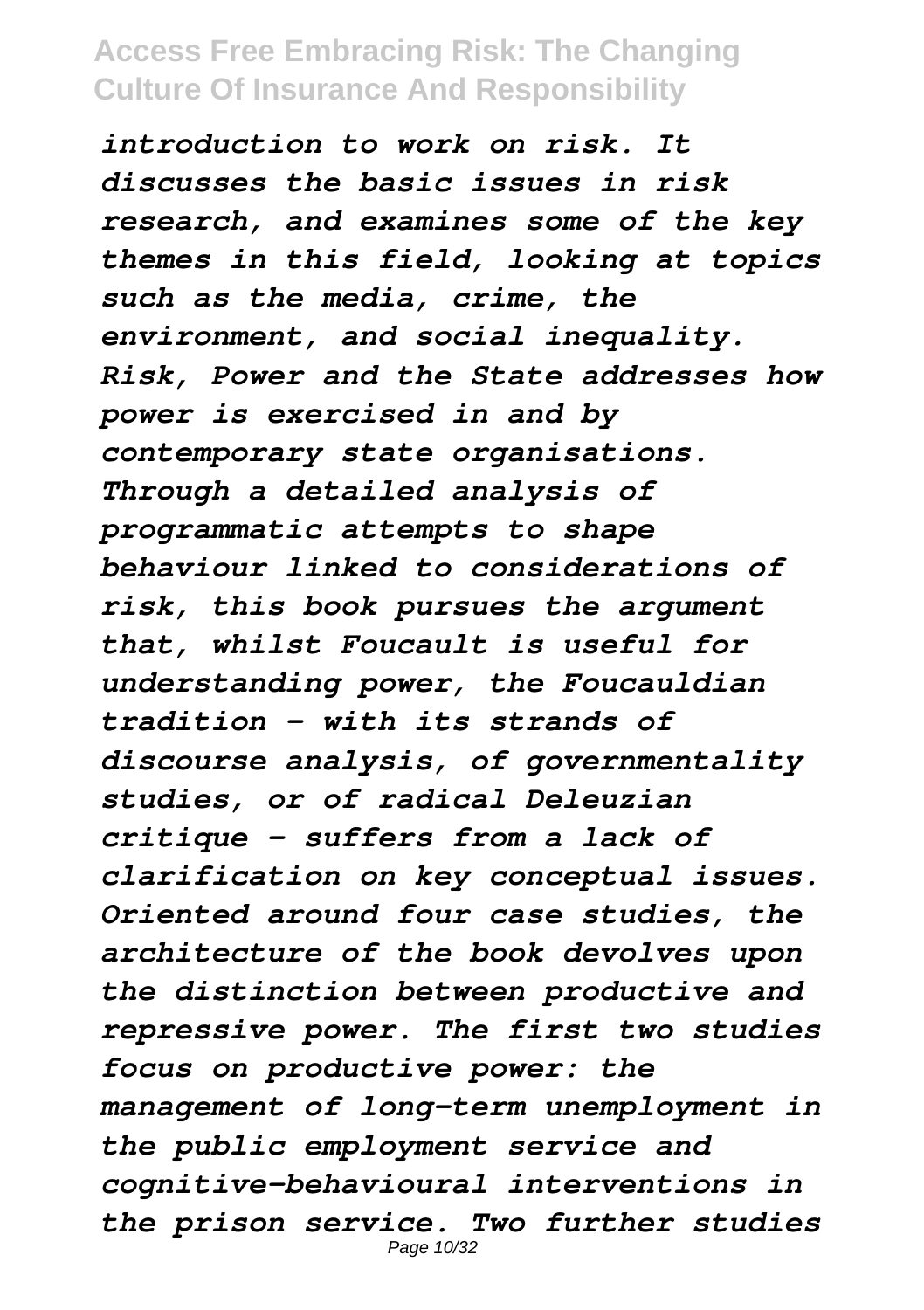*concern repressive interventions: the conditions of incarceration in the prison service and the activity of the customs service. These studies reveal that power, as conceptualised within the Foucauldian tradition, must be modified. A more complex notion of productive power is needed, which covers interventions that appeal to desires, and which govern both at a distance and at close range. Additionally, the simplistic paradigm of repressive power is called into question by the need to consider the organising role of norms and techniques that circumvent agency. Finally, it is argued, Foucault's concept of strategies – which accounts for the thick web of administrative directives, organisational routines, and techniques that simultaneously shape the behaviour of targeted individuals and members of the organisation – requires an organisational dimension that is often neglected in the Foucauldian tradition. Publisher description "Mass tort litigation against the gun industry, with its practical weaknesses, successes, and goals,* Page 11/32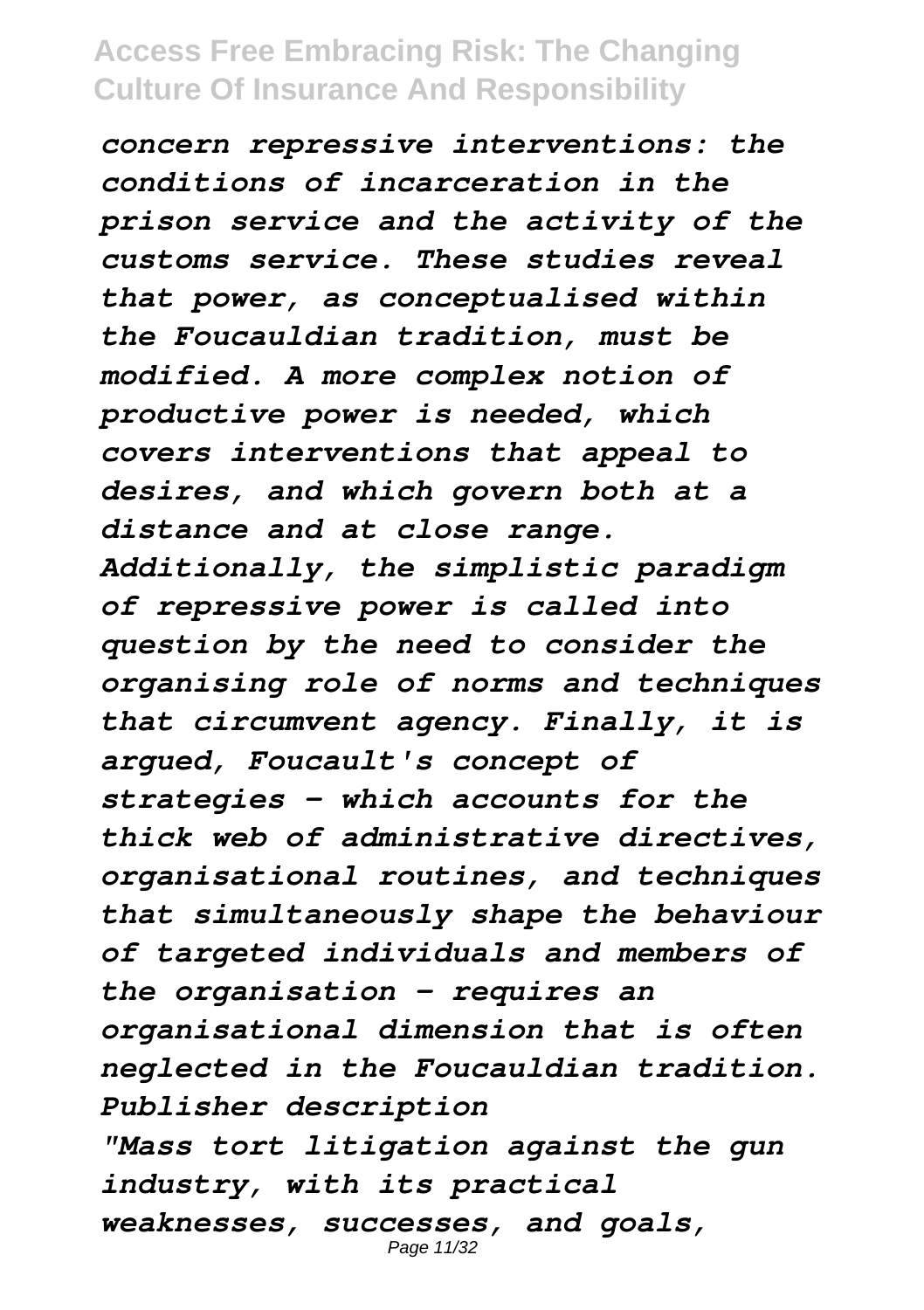*provides the framework for this collection of thoughtful essays by leading social scientists, lawyers, and academics. . . . These informed analyses reveal the complexities that make the debate so difficult to resolve. . . . Suing the Gun Industry masterfully reveals the many details contributing to the intractability of the gun debate." -New York Law Journal "Second Amendment advocate or guncontrol fanatic, all Americans who care about freedom need to read Suing the Gun Industry." -Bob Barr, Member of Congress, 1995-2003, and Twenty-First Century Liberties Chair for Freedom and Privacy, American Conservative Union "The source for anyone interested in a balanced analysis of the lawsuits against the gun industry." -David Hemenway, Professor of Health Policy & Director, Harvard Injury Control Research Center Harvard School of Public Health Health Policy and Management Department, author of Private Guns, Public Health "Highly readable, comprehensive, well-balanced. It contains everything you need to know, and on all sides, about the wave* Page 12/32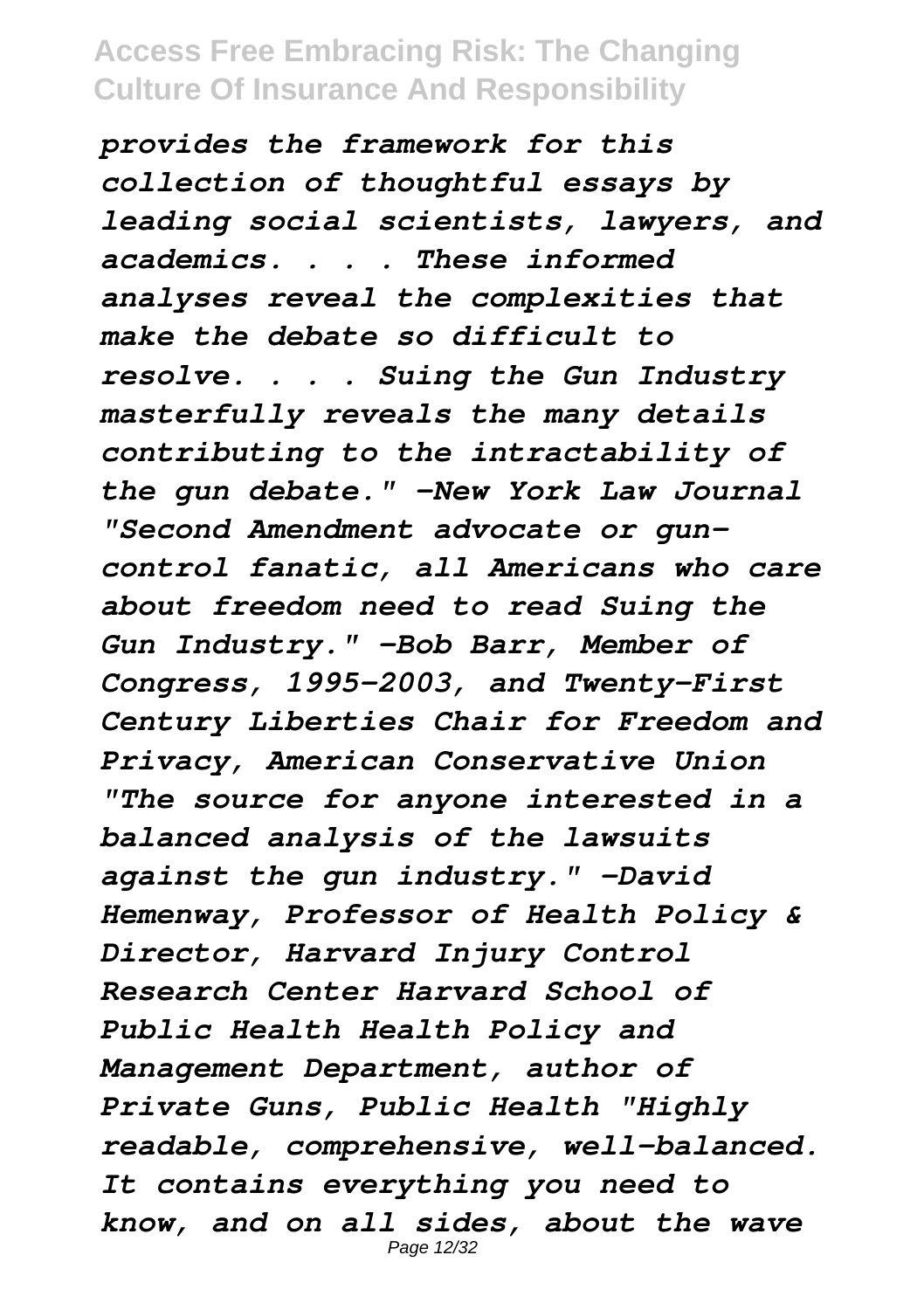*of lawsuits against U.S. gun manufacturers." -James B. Jacobs, Warren E. Burger Professor of Law and author of Can Gun Control Work? "In Suing the Gun Industry, Timothy Lytton has assembled some of the leading scholars and advocates, both pro and con, to analyze this fascinating effort to circumvent the well-known political obstacles to more effective gun control. This fine book offers a briefing on both the substance and the legal process of this wave of lawsuits, together with a better understanding of the future prospects for this type of litigation vis-à-vis other industries." -Philip J. Cook, Duke University "An interesting collection, generally representing the center of the guncontrol debate, with considerable variation in focus, objectivity, and political realism." -Paul Blackman, retired pro-gun criminologist and advocate Gun litigation deserves a closer look amid the lessons learned from decades of legal action against the makers of asbestos, Agent Orange, silicone breast implants, and tobacco products, among others. Suing the Gun* Page 13/32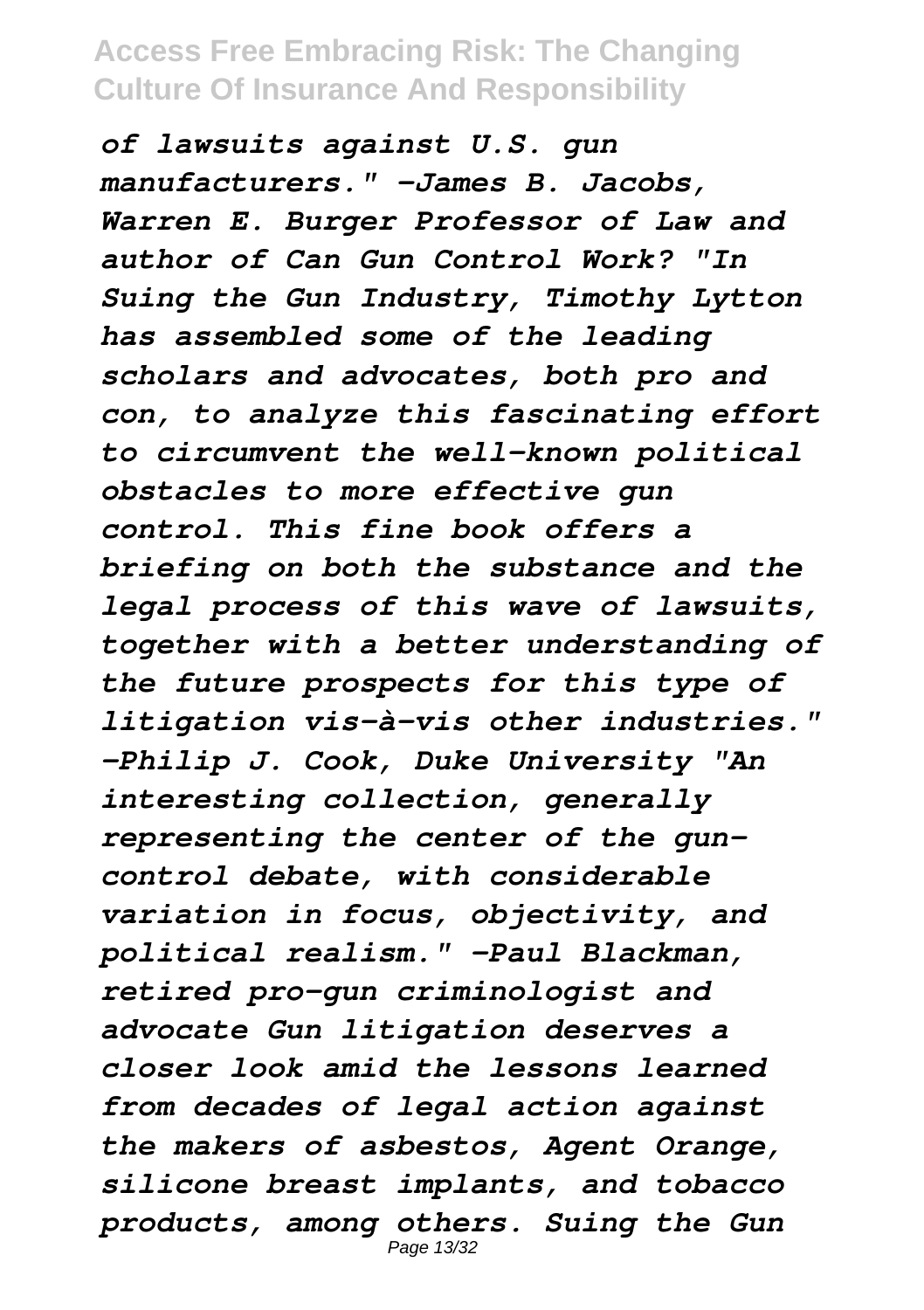*Industry collects the diverse and often conflicting opinions of an outstanding cast of specialists in law, public health, public policy, and criminology and distills them into a complete picture of the intricacies of gun litigation and its repercussions for gun control. Using multiple perspectives, Suing the Gun Industry scrutinizes legal action against the gun industry. Such a broad approach highlights the role of this litigation within two larger controversies: one over government efforts to reduce gun violence, and the other over the use of mass torts to regulate unpopular industries. Readers will find Suing the Gun Industry a timely and accessible picture of these complex and controversial issues. Contributors: Tom Baker Donald Braman Brannon P. Denning Tom Diaz Howard M. Erichson Thomas O. Farrish Shannon Frattaroli John Gastil Dan M. Kahan Don B. Kates Timothy D. Lytton Julie Samia Mair Richard A. Nagareda Peter H. Schuck Stephen D. Sugarman Stephen Teret Wendy Wagner Bingo Capitalism Travels in Life Insurance and Genetics* Page 14/32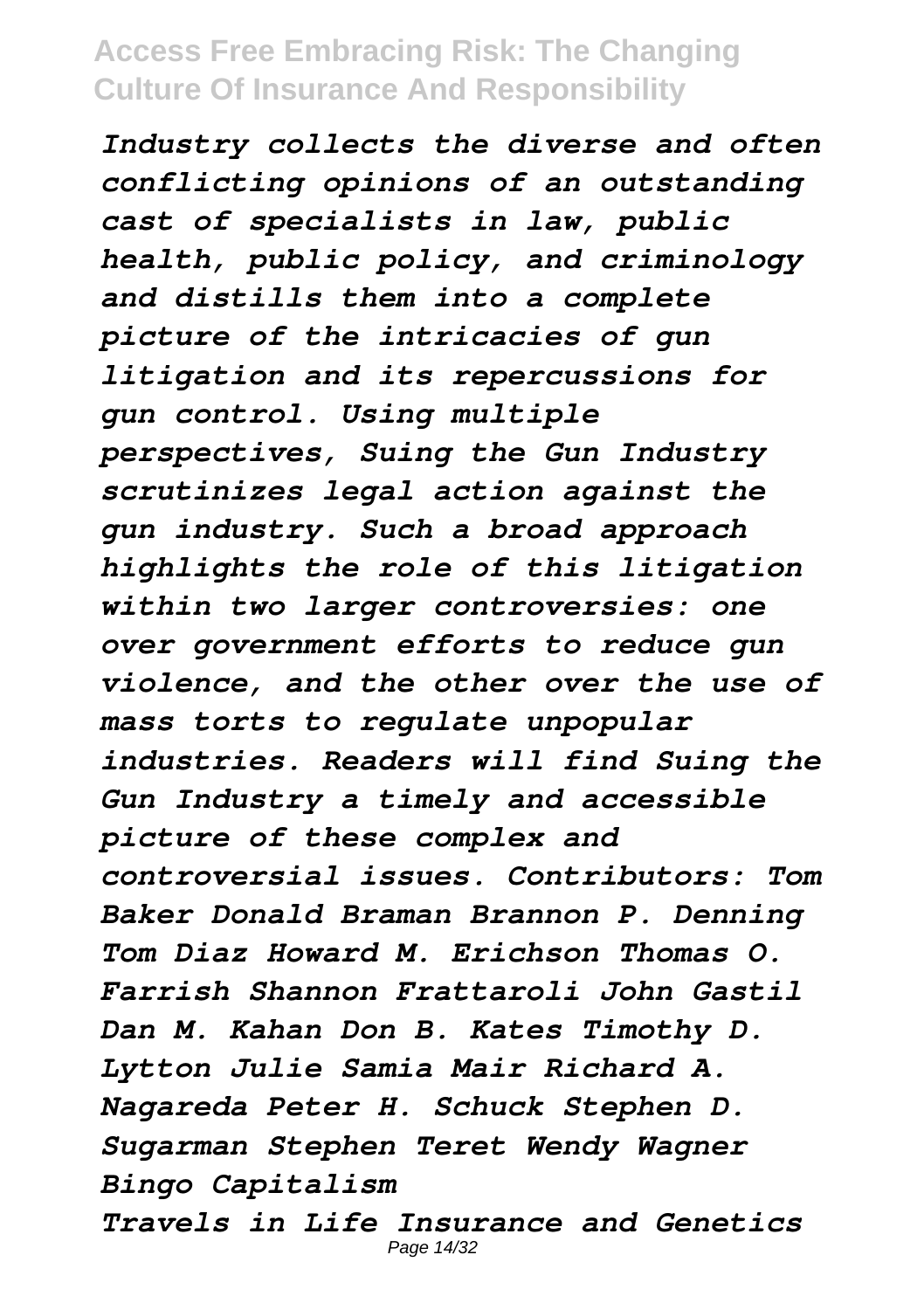*European Security Culture Insurance as Governance Critical Power Tools Theories, Discourse and Risk Identities in Education contexts The Governance of the Global Financial Crisis*

*This book is concerned with the nature of computer misuse and the legal and extra-legal responses to it. It explores what is meant by the term 'computer misuse' and charts its emergence as a problem as well as its expansion in parallel with the continued progression in computing power, networking, reach and accessibility. In doing so, it surveys the attempts of the domestic criminal law to deal with some early manifestations of computer misuse and the consequent legislative passage of the Computer Misuse Act 1990. This book will be of interest to students of IT law as well as to sociologists and criminologists, and those who have a professional concern with preventing computer misuse and fraud.*

*Combining archival research, critical theory, and gender- and disability-analysis, Nate Holdren argues that Progressive Era reform to employee injury law created new employment discrimination against disabled people and a new injury culture that treated employees and* Page 15/32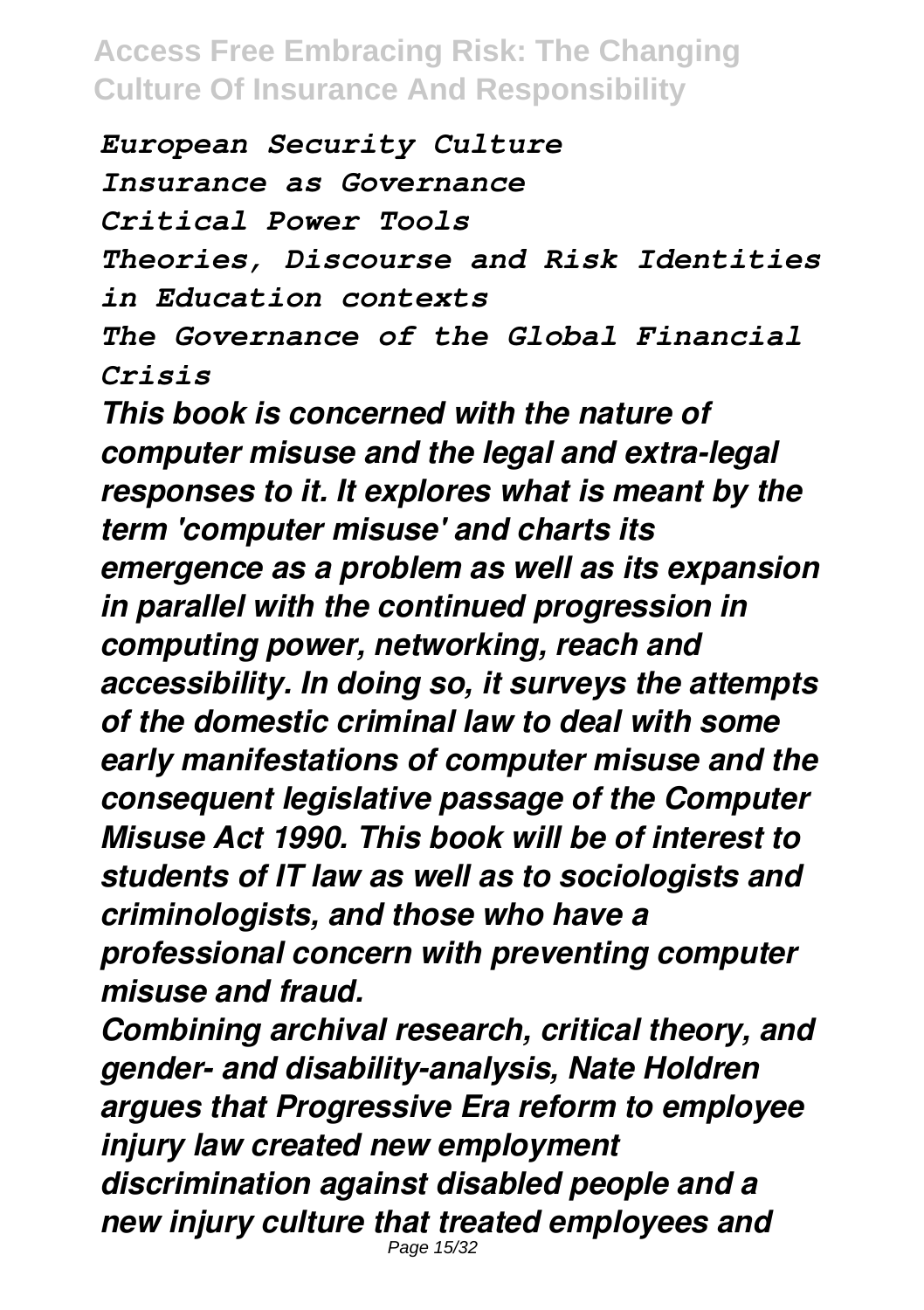*their injuries instrumentally.*

*In the increasingly popular sport of parkour, athletes run, jump, climb, flip, and vault through city streetscapes, resembling urban gymnasts to passersby and awestruck spectators. In Parkour and the City, cultural sociologist Jeffrey L. Kidder examines the ways in which this sport involves a creative appropriation of urban spaces as well as a method of everyday risktaking by a youth culture that valorizes individuals who successfully manage danger. Parkour's modern development has been tied closely to the growth of the internet. The sport is inevitably a YouTube phenomenon, making it exemplary of new forms of globalized communication. Parkour's dangerous stunts resonate, too, Kidder contends, with a neoliberal ideology that is ambivalent about risk. Moreover, as a male-dominated sport, parkour, with its glorification of strength and daring, reflects contemporary Western notions of masculinity. At the same time, Kidder writes, most athletes (known as "traceurs" or "freerunners") reject a "daredevil" label, preferring a deliberate, reasoned hedging of bets with their own safety—rather than a "pushing the edge" ethos normally associated with extreme sports. In recent decades, insurance companies, scientists, and public officials have debated the* Page 16/32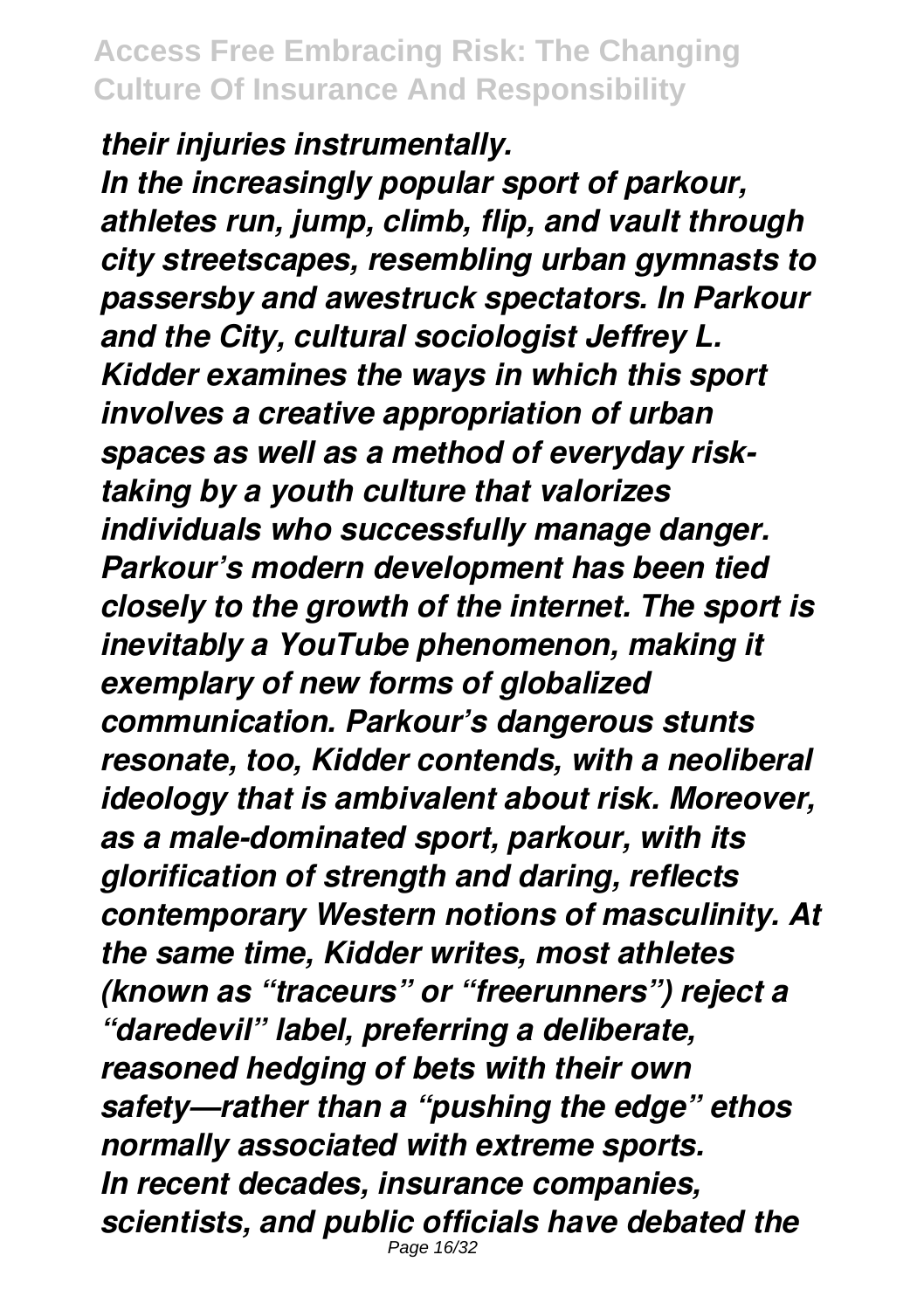*potential use of genetic testing in insurance decisions. With Risks in the Making, Ine van Hoyweghen alters the terms of the debate, moving it from abstract, theoretical grounds to the question of how insurance companies actually work. Through an empirical ethnographic study of life insurance in Belgium, van Hoyweghen reveals fascinating and important details about insurance practices and risk management, underscoring the diversity of insurance markets, underwriting practices, and strategies.*

*The Medical Malpractice Myth Academic Research And Researchers Making and Unmaking Modern Japan Corporate Risk and National Security Redefined Response, Regulation and the Law Privatising the Public University Risk and Morality*

**A free open access ebook is available upon publication. Learn more at www.luminosoa.org. In rural China funerals are conducted locally, on village land by village elders. But in urban areas, people have neither land for burials nor elder relatives to conduct funerals. Chinese urbanization, which has increased drastically in recent decades, involves the creation of cemeteries, state-run funeral homes, and small private funerary businesses. The Funeral of Mr. Wang examines social change in urbanizing China through the lens of** Page 17/32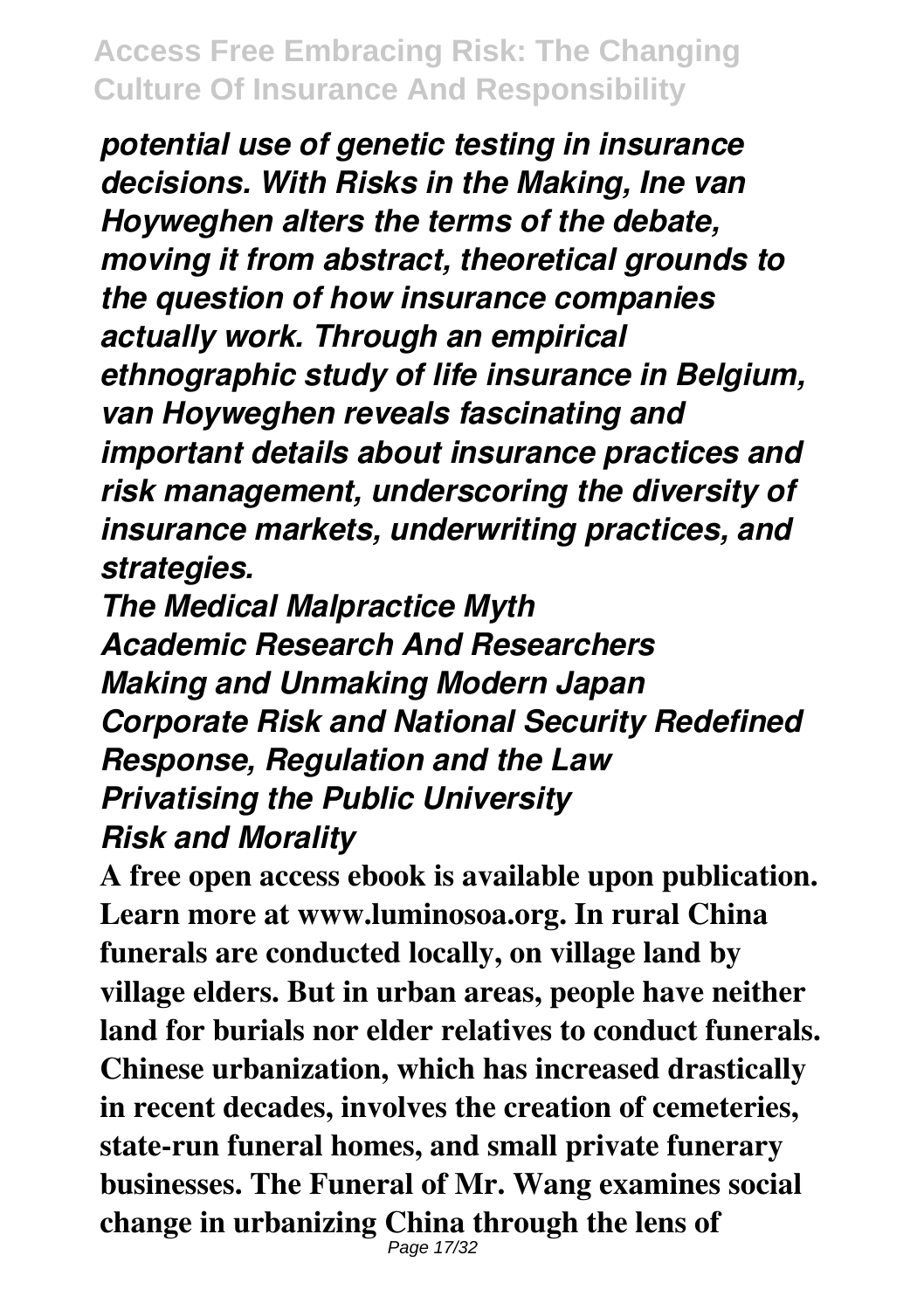**funerals, the funerary industry, and practices of memorialization. It analyzes changes in family life, patterns of urban sociality, transformations in economic relations, the politics of memorialization, and the echoes of these changes in beliefs about the dead and ghosts.**

**This book is concerned with how individual researchers experience and respond to this scenario. It brings together research and scholarship examining the socio-political context of university research and explores how researchers' perceptions and identities are changed by political and cultural agendas for research.**

**University research is of central political, cultural and economic importance for nations and is currently the subject of considerable debate and discussion in universities worldwide. Research has become highly competitive though scarce resources. In recent years, research policies and strategies at different levels have called into question researcher autonomy, problematised academic freedom, created new disciplinary hierarchies, skewed publication rates and processes, created powerful ways to measure research outputs and demanded new working habits. This book is concerned with how individual researchers experience and respond to this scenario. It brings together research and scholarship examining the sociopolitical context of university research and explores how researchers' perceptions and identities are** Page 18/32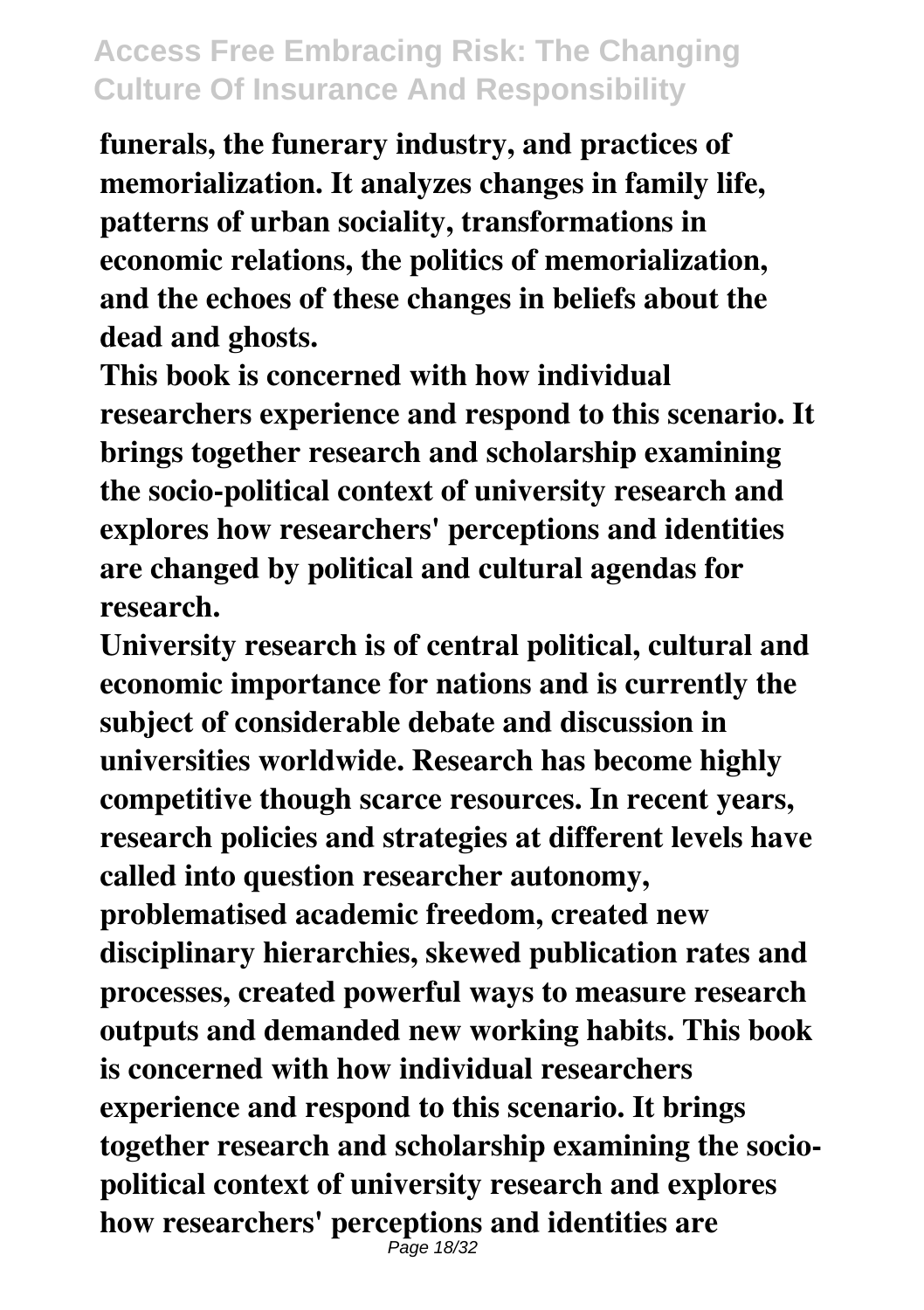**changed by political and cultural agendas for research. The book brings together the work of leading international scholars from different countries who have investigated theoretically and empirically the nature of research, research cultures and academic researcher identities. It brings together work that has hitherto only been reported in isolated and esoteric contexts internationally, thus consolidating the nature of research as an important field of study in its own right and providing important new understandings of how research is experienced in universities. A range of different theoretical positions taken by different authors is indicative of a lively and robust field of developing knowledge. Contributors:Dr Gerlese S. Akerlind, Dr Christine Asmar, Professor David Boud, Dr Harry de Boer, Dr Jurgen Enders, Dr Margaret Kiley, Dr Liudvika Leisyte, Professor Alison Lee, Dr Catherine Manathunga, Professor Emeritus Ian McNay, Dr Ocean Ripeka Mercier, Dr Mari Murtonen, Associate Professor Susan Page, Professor Betty Rambur, Professor Sir Peter Scott, Professor Margaret Thornton, Professor Malcolm Tight Collectively, the contributors explain why risk is such a key aspect of Western culture, and demonstrate that new regimes for risk management are transforming social integration, value-based reasoning and morality. Insuring Security**

**Workplace Accidents, Capitalism, and Law in the Progressive Era**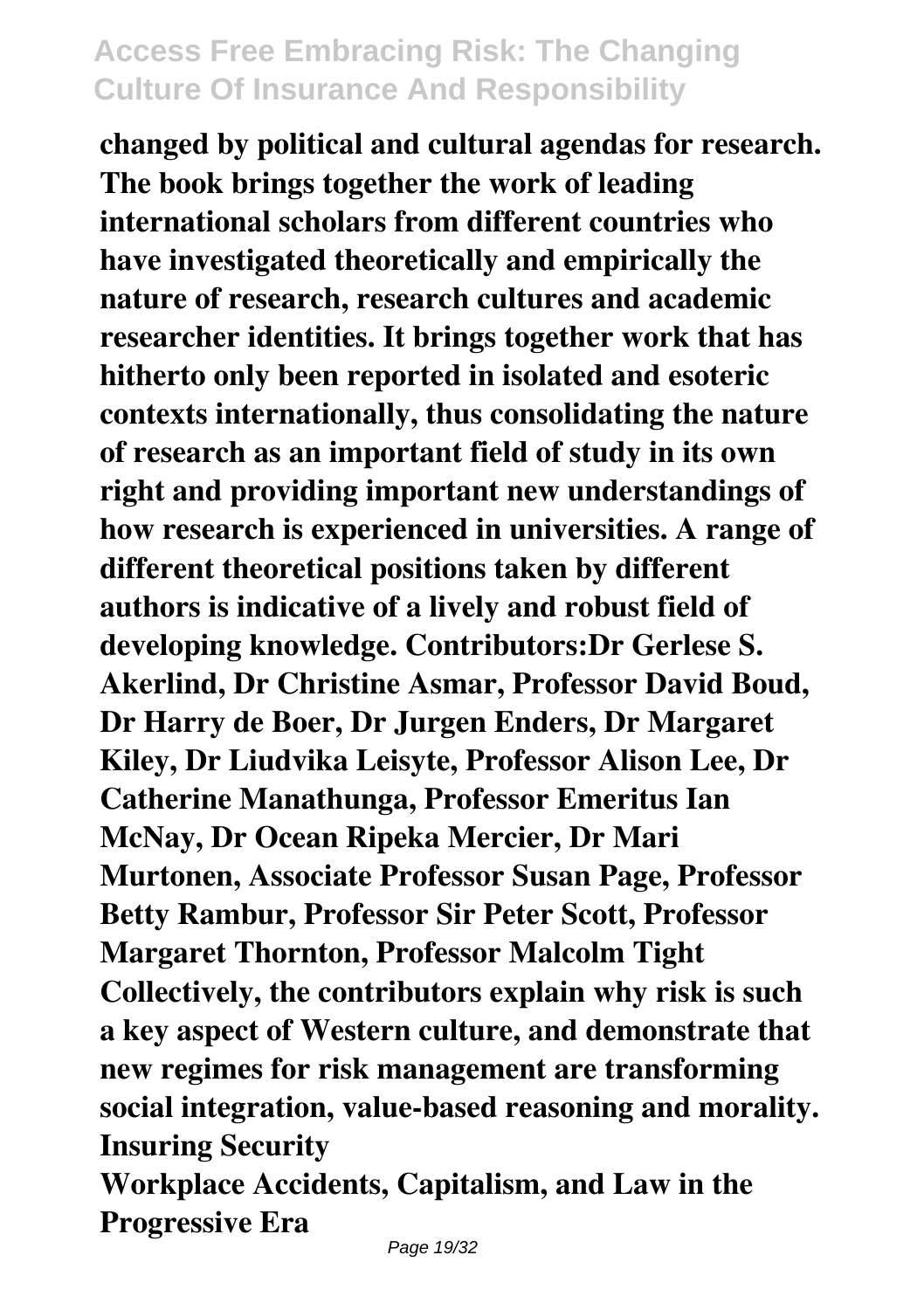#### **Computer Misuse**

**Risk, Power and the State**

#### **Routledge Handbook of Security Studies**

#### **Culture and the Making of a Life Insurance Market in China**

#### **Representations of Global Warming in American Literature**

The interventions of crisis management during the 2007 to 2011 financial crisis were not simply responses to a set of given developments in markets, banking or neo-liberal capitalism. Nor can those interventions be adequately explained as the actions of sovereign state officials and institutions. Instead, Langley argues, processes of crisis governance are shown to have established six principal technical problems to be acted upon: liquidity, toxicity, solvency, risk, regulation, and debt and that the governance of these technical problems, is shown to have been strategically assembled in order to secure the continuation of a particular, financialized way of life that depends upon global financial circulations. Contributing to interdisciplinary debates in cultural economy and the social studies of finance, and grounded in extensive empirical research, this book offers an innovative analysis of how the contemporary global financial crisis was governed. Through an exploration of the interventions made by central banks, treasuries, and regulatory authorities in the Anglo-American heartland of the crisis between 2007 and 2011, experimental and strategic apparatuses of crisis governance are shown to have emerged. These discrete apparatuses established the six technical problems to be acted upon, but also shared certain proclivities and preferences. Crisis governance assembled discourses and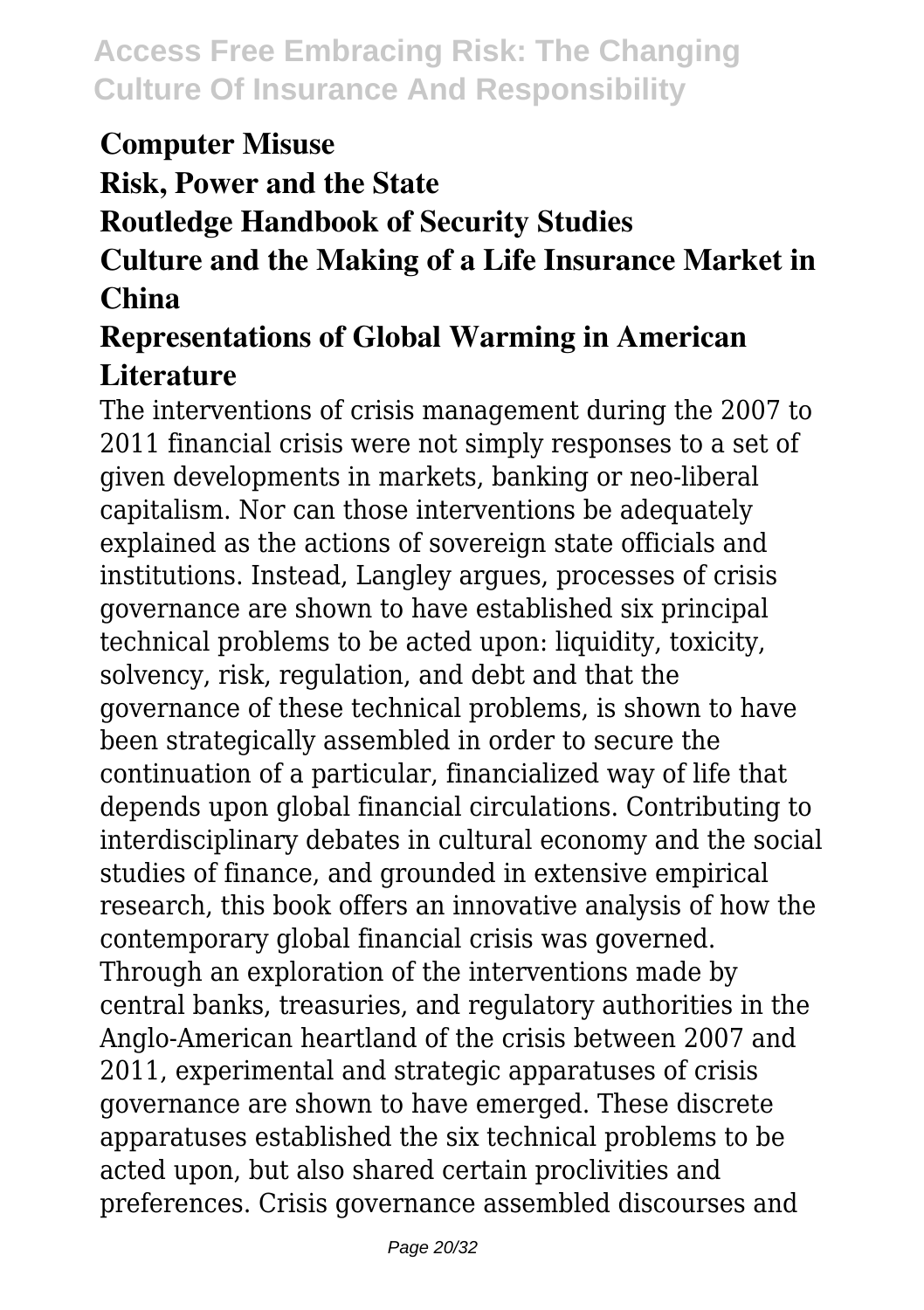devices of economy in relation with sovereign monetary, fiscal, and regulatory techniques, and elicited an affective atmosphere of confidence. It also sought to secure the financialized way of life which turns on the opportunities ostensibly afforded by uncertain financial circulations, and gave rise to post-crisis technical fixes designed to advance the resilience of banking and the macro-prudential regulation of financial stability. Thus, the consensus that prevails across economics, political economy, and beyond wherein sovereign state institutions are cast as coming to the rescue of the markets, banking, or neo-liberal capitalism - conceals a great deal more than it reveals about the governance of the global financial crisis. Situated within the debate on terrorism risk and security, this book investigates the role of private companies in counter-terrorism policies. With case studies on airports, airlines, ports and food production companies it challenges the modern understandings of national security and corporate risk.

This astute and comprehensive book provides in-depth analysis of the space sector with an 'insurance as governance' approach. Chapters highlight and examine the key aspects of this important subject including space tourism, risk mitigation and insurance requirements. The author also gives a fresh and contemporary insight into topics such as the influences of international space law, international air law and US domestic space law. The debate on how mankind should respond to climate change is diverse, as the appropriate strategy depends on global as well as local circumstances. As scientists are denied the possibility of conducting experiments with the real climate, only climate models can give insights into maninduced climate change, by experimenting with digital climates under varying conditions and by extrapolating Page 21/32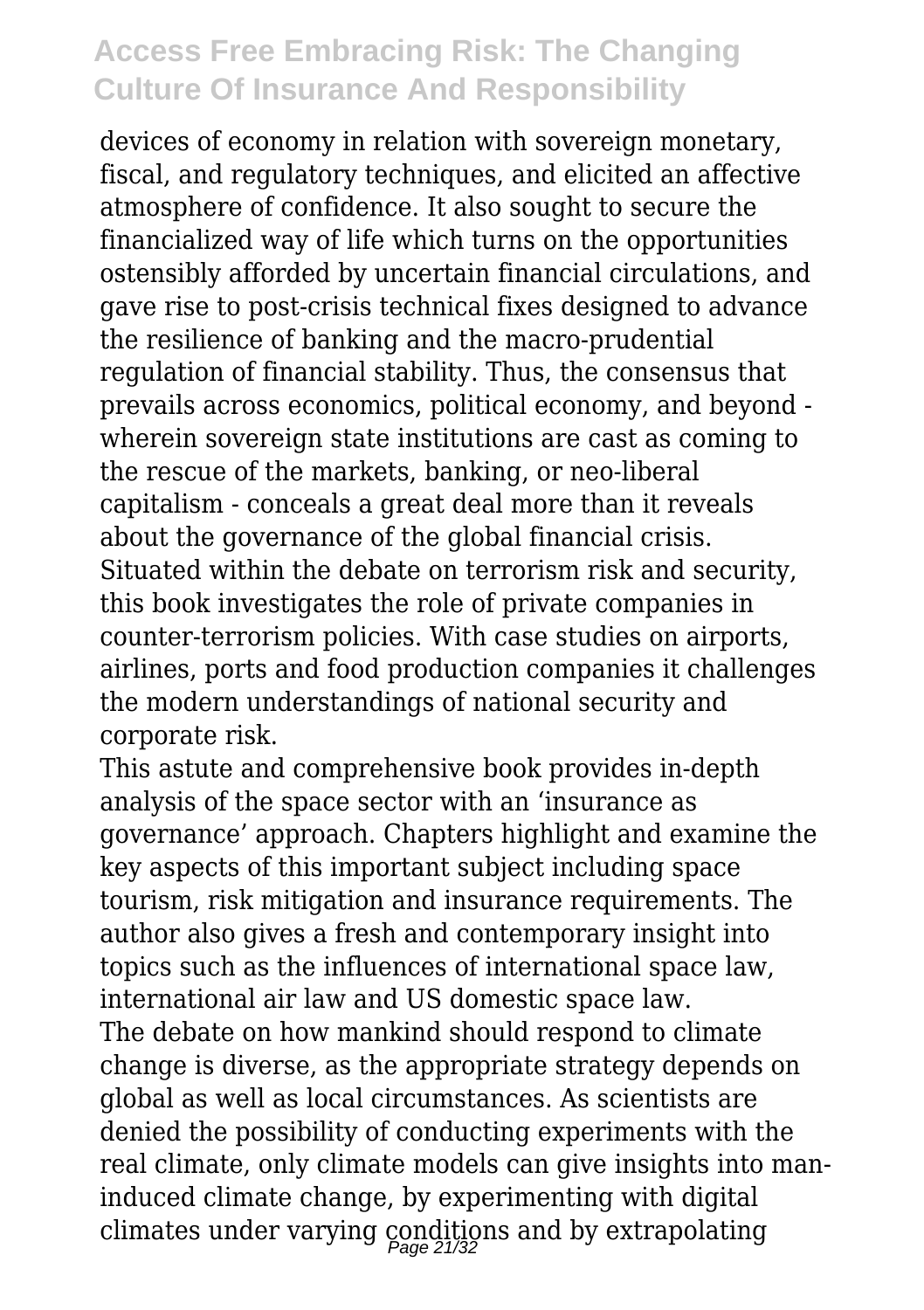past and future states into the future. But the 'nature' of models is a purely representational one. A model is good if it is believed to represent the relevant processes of a natural system well. However, a model and its results, in particular in the case of climate models which interconnect countless hypotheses, is only to some extent testable, although an advanced infrastructure of evaluation strategies has been developed involving strategies of model intercomparison, ensemble prognoses, uncertainty metrics on the system and component levels. The complexity of climate models goes hand in hand with uncertainties, but uncertainty is in conflict with socio-political expectations. However, certain predictions belong to the realm of desires and ideals rather than to applied science. Today's attempt to define and classify uncertainty in terms of likelihood and confidence reflect this awareness of uncertainty as an integral part of human knowledge, in particular on knowledge about possible future developments. The contributions in this book give a first hand insight into scientific strategies in dealing with uncertainty by using simulation models and into social, political and economical requirements in future projections on climate change. Do these strategies and requirements meet each other or fail? The debate on how mankind should respond to climate change is diverse, as the appropriate strategy depends on global as well as local circumstances. As scientists are denied the possibility of conducting experiments with the real climate, only climate models can give insights into maninduced climate change, by experimenting with digital climates under varying conditions and by extrapolating past and future states into the future. But the 'nature' of models is a purely representational one. A model is good if it is believed to represent the relevant processes of a natural system well. However, a model and its results, in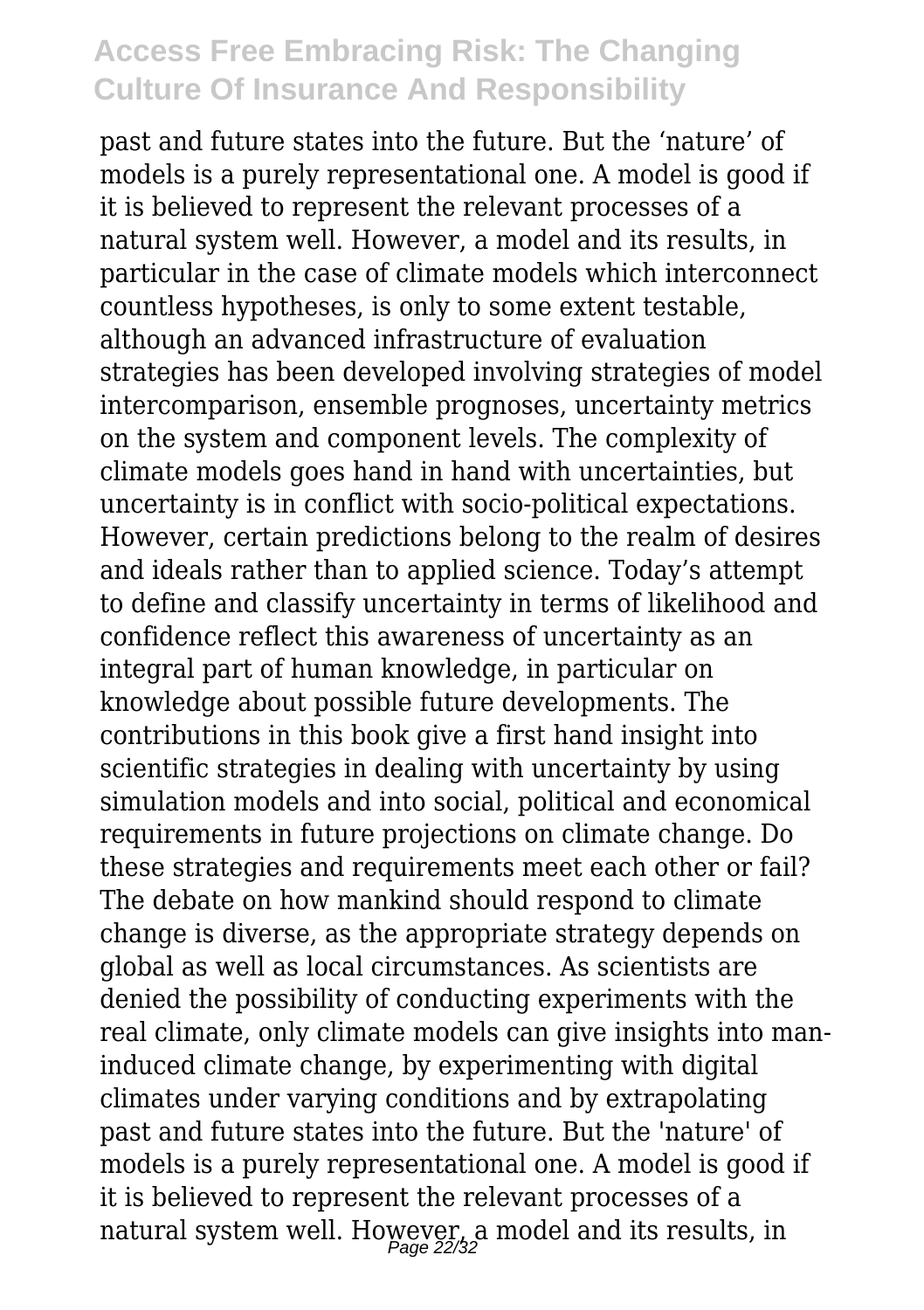particular in the case of climate models which interconnect countless hypotheses, is only to some extent testable, although an advanced infrastructure of evaluation strategies has been developed involving strategies of model intercomparison, ensemble prognoses, uncertainty metrics on the system and component levels. The complexity of climate models goes hand in hand with uncertainties, but uncertainty is in conflict with socio-political expectations. However, certain predictions belong to the realm of desires and ideals rather than to applied science. Today's attempt to define and classify uncertainty in terms of likelihood and confidence reflect this awareness of uncertainty as an integral part of human knowledge, in particular on knowledge about possible future developments. The contributions in this book give a first hand insight into scientific strategies in dealing with uncertainty by using simulation models and into social, political and economical requirements in future projections on climate change. Do these strategies and requirements meet each other or fail? Gabriele Gramelsberger is Principal Investigator of the Collaborative Research Project is Principal Investigator of the Collaborative Research Project Risk, Masculinity, and Meaning in a Postmodern Sport ProtoSociology Volume 32 Out of the Pits Marketing Death Education and the Risk Society Climate Change and Catastrophe Management in a Changing China Pre-crime *We live in an age of increasing doubt about whether our institutions and technologies can provide security against*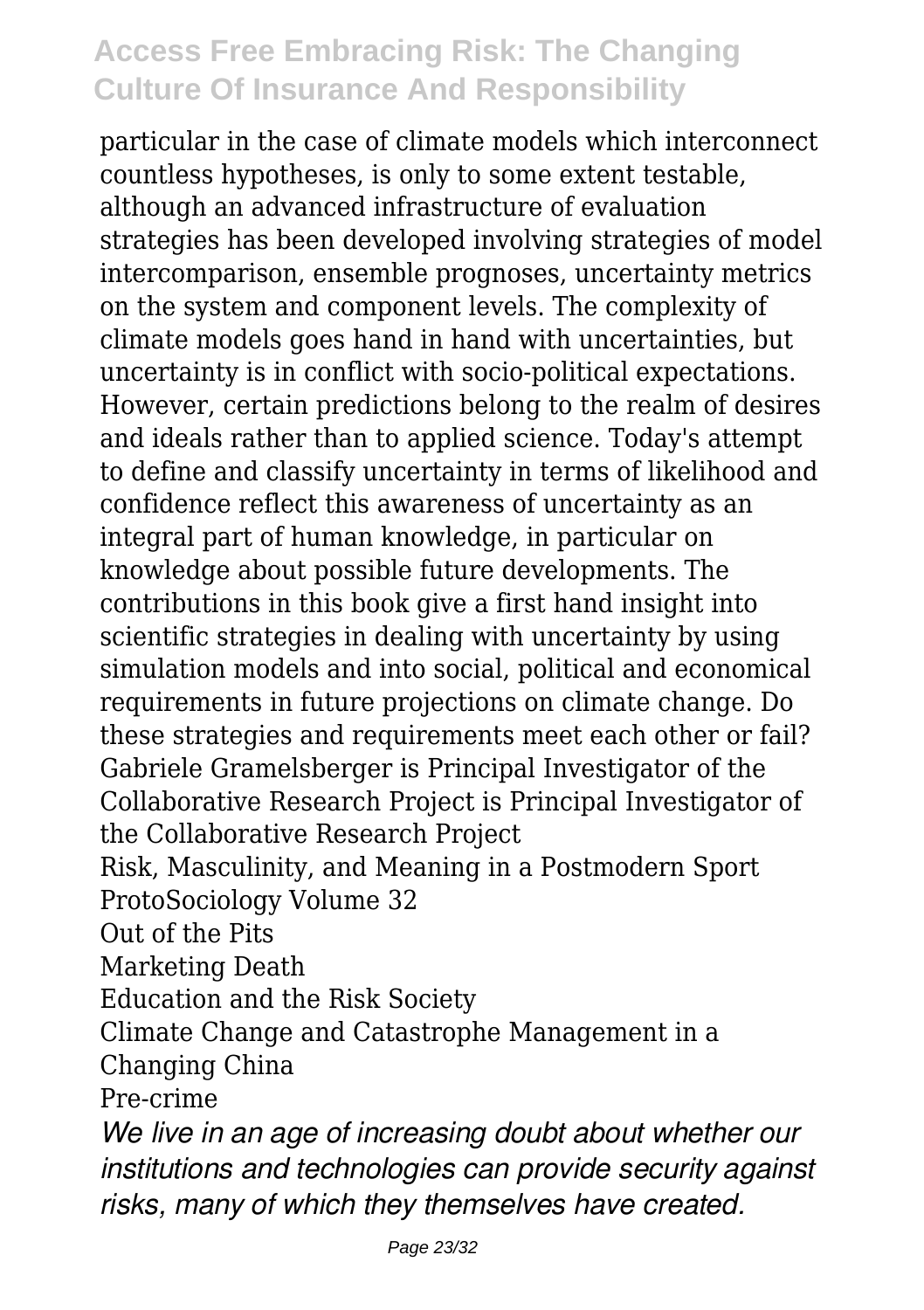*Uncertain Business is an unprecedented inquiry into insurance industry practices and what they tell us about risks and uncertainties in contemporary society. The core of the book is ethnographic studies in distinct fields of insurance: premature death, disability, earthquake, and terrorism. These studies reveal that uncertainty pervades different fields of insurance, the very industry that is charged with transforming uncertainty into manageable risk. Scientific data on risk are variously absent, inadequate, controversial, contradictory, and ignored. Insurers impose meaning on uncertainty through nonscientific forms of knowledge that are intuitive, emotional, aesthetic, moral, and speculative. Nevertheless, the nature of uncertainty and the response to it varies substantially across the fields studied, showing how contemporary society is characterized by competing risk logics. Insurers' perceptions and decisions about uncertainty - with potential for windfall profits as well as catastrophic losses - create crises in insurance availability and provoke new forms of inequality and exclusion. Hence, while the insurance industry is a central bulwark against uncertainty, insurers also play a key role in fostering it.*

*Embracing RiskThe Changing Culture of Insurance and ResponsibilityUniversity of Chicago Press*

*This book is the first attempt to analyse the relevant international conventions governing the liability of airlines to passengers and third parties on the ground from a risk perspective. The book analyses the transformation of the notion of risk over time and identifies the ways and the extent to which social perceptions have influenced the*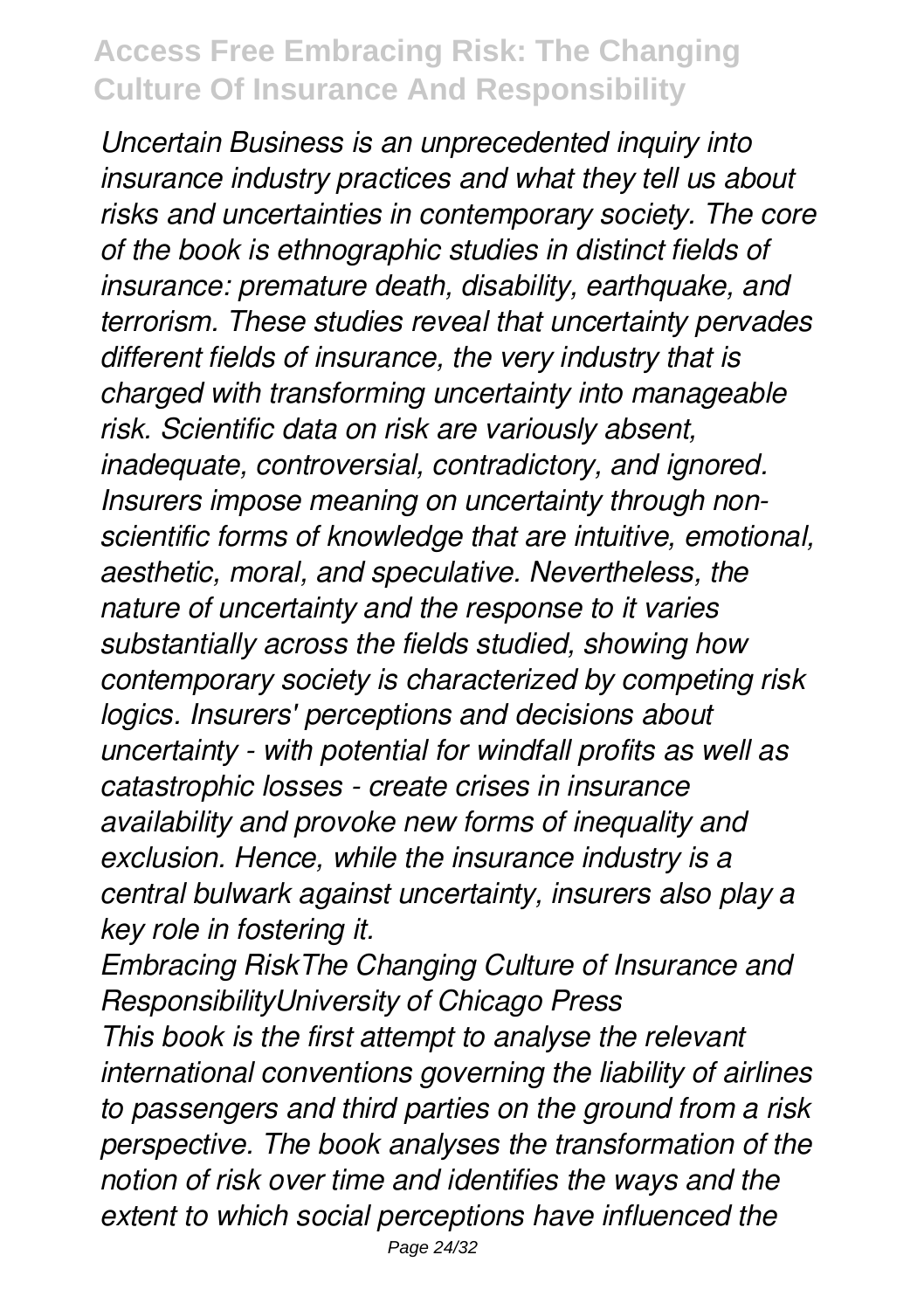*liability of airlines in the aftermath of safety accidents (Warsaw Convention System, Montreal Convention, Rome Convention, and New General Risks Convention) and terrorism related incidents (New Unlawful Interference Convention).*

*Edited and contributed to by a collection of eminent international scholars in the field, this is the first book to explore the gendered aspects of risk. It analyzes what is currently known and identifies some of the new directions and challenges for research and theory that emerge from thinking of risk as a governmental technique; as a form of consciousness and action and as a political issue,*

*shaped by, and shaping gender in contemporary society. Ruling Nature*

*Climate Change Fictions*

*Government, Insurance and Alternatives*

*After Foucault*

*Biopolitics, Security and Risk*

*Maximizing Private Activities in Outer Space The Law and Political Economy of Everyday Gambling*

**This book offers the first comprehensive and critical investigation of the specific modes of risk calculation that are emerging in the so-called War on Terror. Risk and the War on Terror offers an interdisciplinary set of contributions which debate and analyze both the empirical manifestations of risk in the War on Terror and their theoretical implications. From border controls and biometrics to financial targeting and policing practice, the imperative to deploy public and private data in order to 'connect the dots' of terrorism risk raises important questions for social scientists and practitioners alike. How are risk technologies redeployed from commercial, environmental and policing domains to the domain of the War**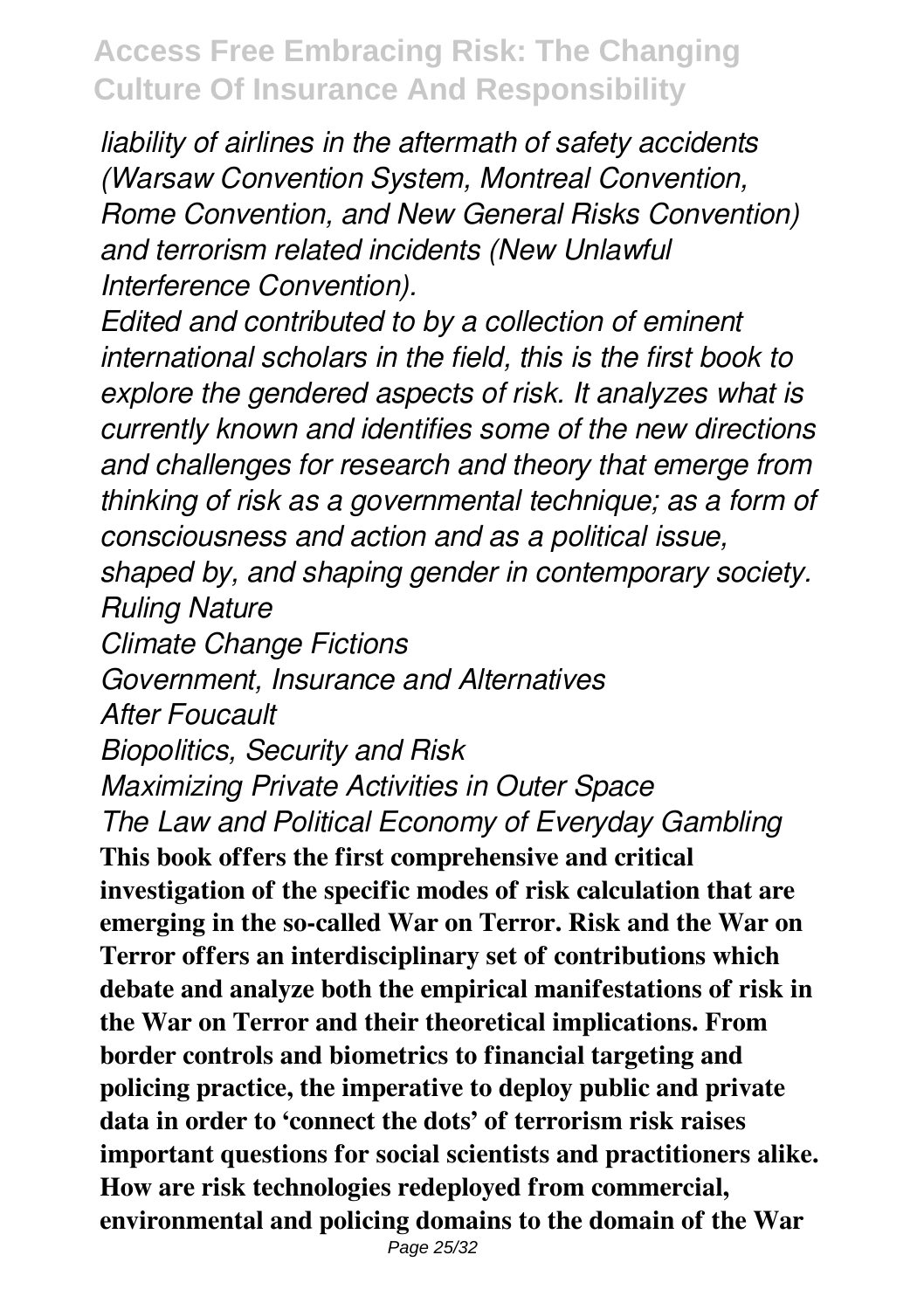**on Terror? How can the invocation of risk in the War on Terror be understood conceptually? Do these moves embody transformations from sovereignty to governmentality; from discipline to risk; from geopolitics to biopolitics? What are the implications of such moves for the populations that come to be designated as 'risky' or 'at risk'? Where are the gaps, ambiguities and potential resistances to these practices? In contrast with previous historical moments of risk measurement, governing by risk in the War on Terror has taken on a distinctive orientation to an uncertain future. This book will be of strong interest to students and researchers of international studies, political science, geography, legal studies, criminology and sociology.**

**American health care is in crisis because of exploding medical malpractice litigation. Insurance premiums for doctors and malpractice lawsuits are skyrocketing, rendering doctors both afraid and unable to afford to continue to practice medicine. Undeserving victims sue at the drop of a hat, egged on by greedy lawyers, and receive eye-popping awards that insurance companies, hospitals, and doctors themselves struggle to pay. The plaintiffs and lawyers always win; doctors, and the nonlitigious, always lose; and affordable health care is the real victim. This, according to Tom Baker, is the myth of medical malpractice, and as a reality check he offers The Medical Malpractice Myth, a stunning dismantling of this familiar, but inaccurate, picture of the health care industry. Are there too many medical malpractice suits? No, according to Baker; there is actually a great deal more medical malpractice, with only a fraction of the cases ever seeing the inside of a courtroom. Is too much litigation to blame for the malpractice insurance crisis? No, for that we can look to financial trends and competitive behavior in the insurance industry. Are these lawsuits frivolous? Very rarely. Point by point, Baker—a leading authority on insurance and law—pulls together the** Page 26/32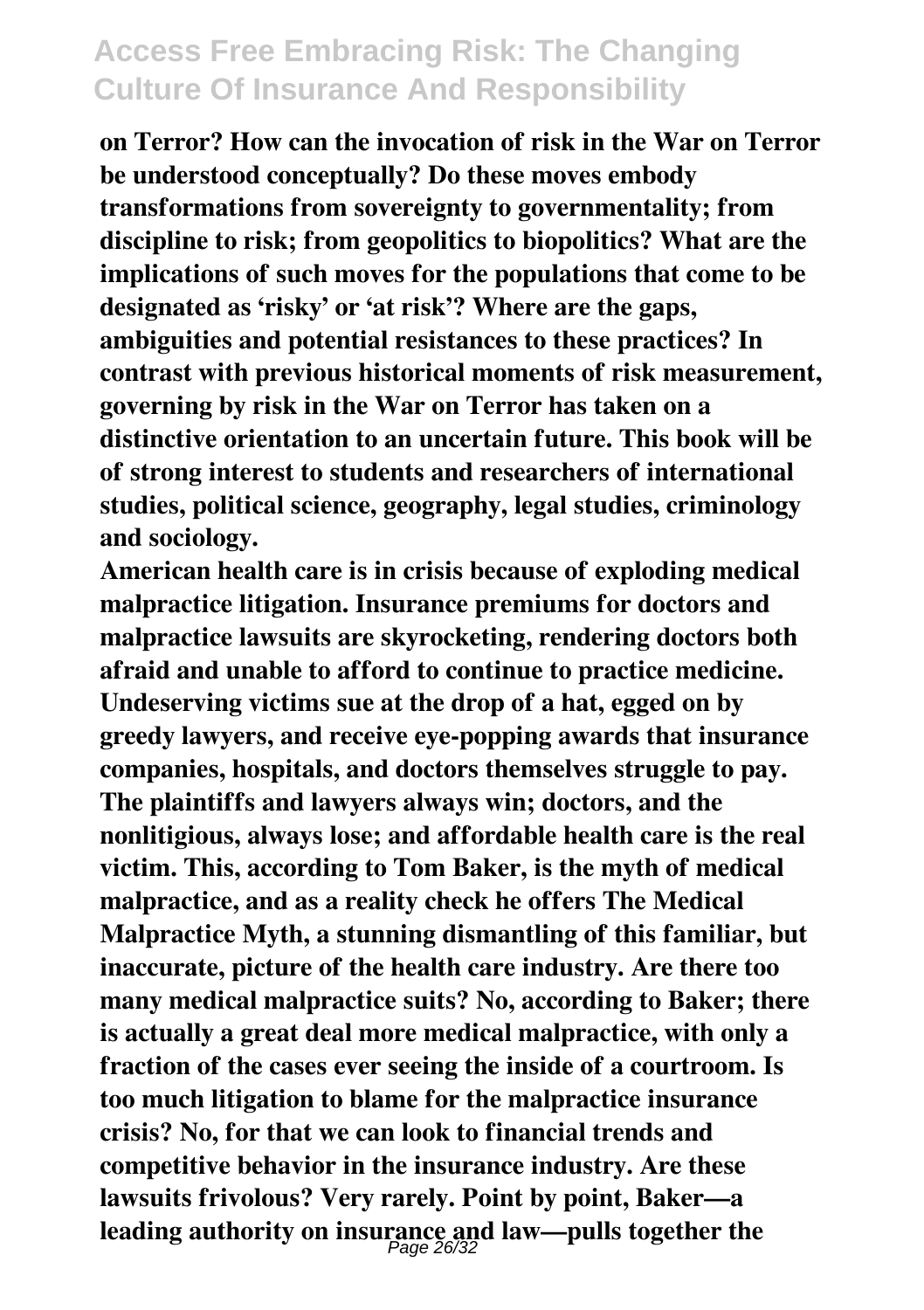**research that demolishes the myths that have taken hold about medical malpractice and suggests a series of legal reforms that would help doctors manage malpractice insurance while also improving patient safety and medical accountability. President Bush has made medical malpractice reform a priority in his last term in office, but if history is any indication, legislative reform would only worsen the situation and perpetuate the gross misunderstanding of it. The debate surely will be transformed by The Medical Malpractice Myth, a book aimed squarely at general readers but with radical conclusions that speak to the highest level of domestic policymaking.**

**First Published in 2005. Routledge is an imprint of Taylor & Francis, an informa company.**

**Sociological and anthropological literature has examined how contemporary western society has become a "risk society." Education and the Risk Society is the first volume to explore this seminal concept through the lens of education. Drawing on a theoretical literature that has great potential as a lens to view changes in neoliberal discourses of global capitalism from both critical and generative perspectives, Education and the Risk Society presents situated, empirical studies investigating an uncertain world as people practice it on the ground, through language and activity, within educational settings.**

**Climate Change and Policy**

**Preemption and Precaution in European Security**

**Embracing Risk**

**Making Capitalism Safe**

**The Calculability of Climate Change and the Challenge of Uncertainty**

**Parkour and the City**

#### **Risk and Liability in Air Law**

A broad, historical appraisal of the evolution of work safety and health regulation in the U.S.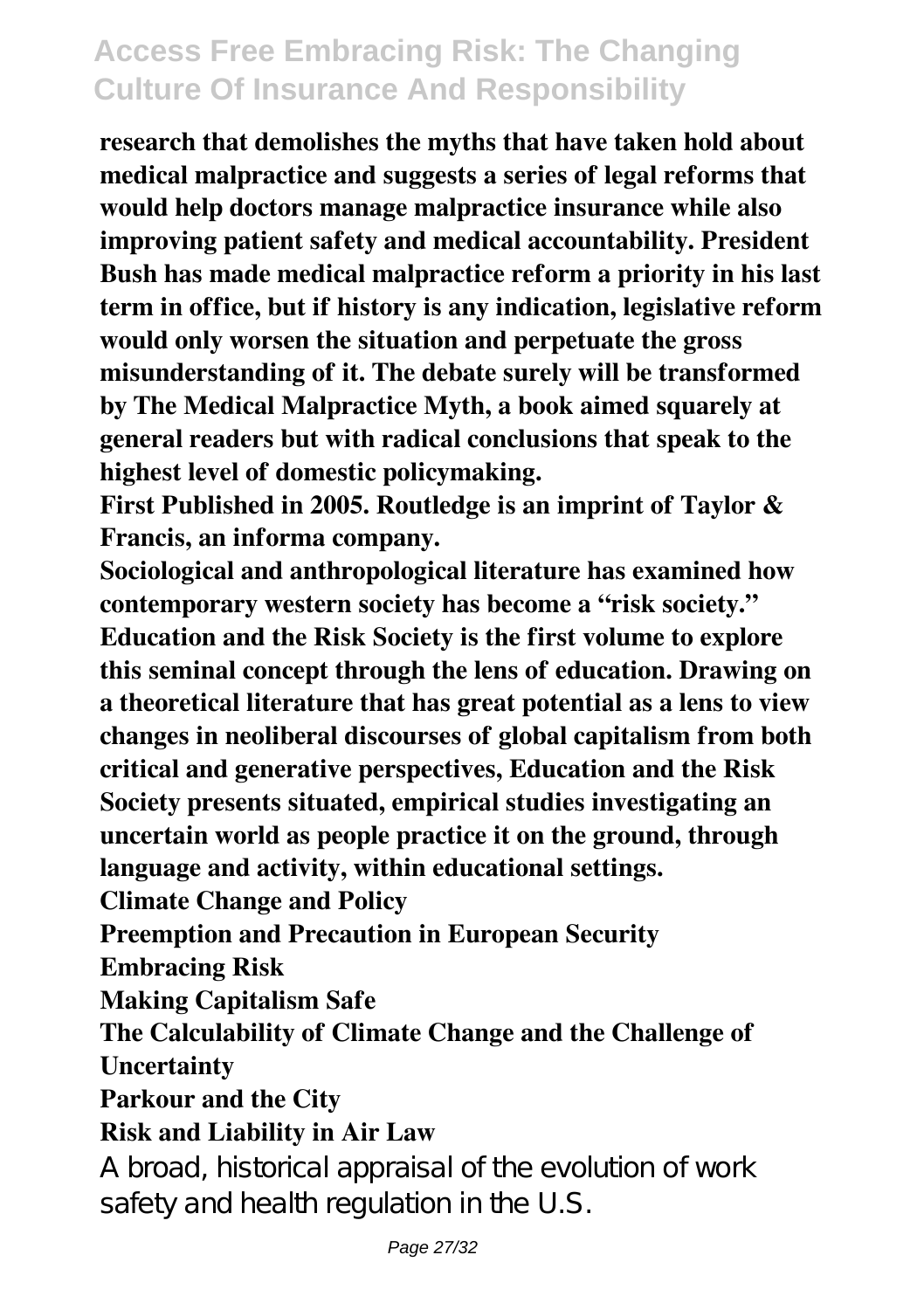Casinos are often used by political economists, and popular commentators, to think critically about capitalism. Bingo - an equal chance numbers game played in many parts of the world - is overlooked in these conversations about gambling and political economy. Bingo Capitalism challenges that omission by asking what bingo in England and Wales can teach us about capitalism and the regulation of everyday gambling economies. The book draws on official records of parliamentary debate, case law, regulations and in-depth interviews with both bingo players and workers to offer the first socio-legal account of this globally significant and immensely popular pastime. It explores the legal and political history of bingo and how gender shapes, and is shaped by, diverse state rules on gambling. It also sheds light on the regulation of workers, players, products, places, and technologies. In so doing it adds a vital new dimension to accounts of UK gambling law and regulation. Through Bingo Capitalism, Bedford makes a key theoretical contribution to our understanding of the relationship between gambling and political economy, showing the role of the state in supporting and then eclipsing environments where gambling played a key role as mutual aid. In centring the regulatory entanglement between vernacular play forms, selforganised membership activity, and corporate leisure experiences, she offers a fresh vision of gambling law from the everyday perspective of bingo. Marketing Death is the first book to offer an analysis of the emergence of a life insurance market outside of a Western context. Drawing on rich ethnographic data, it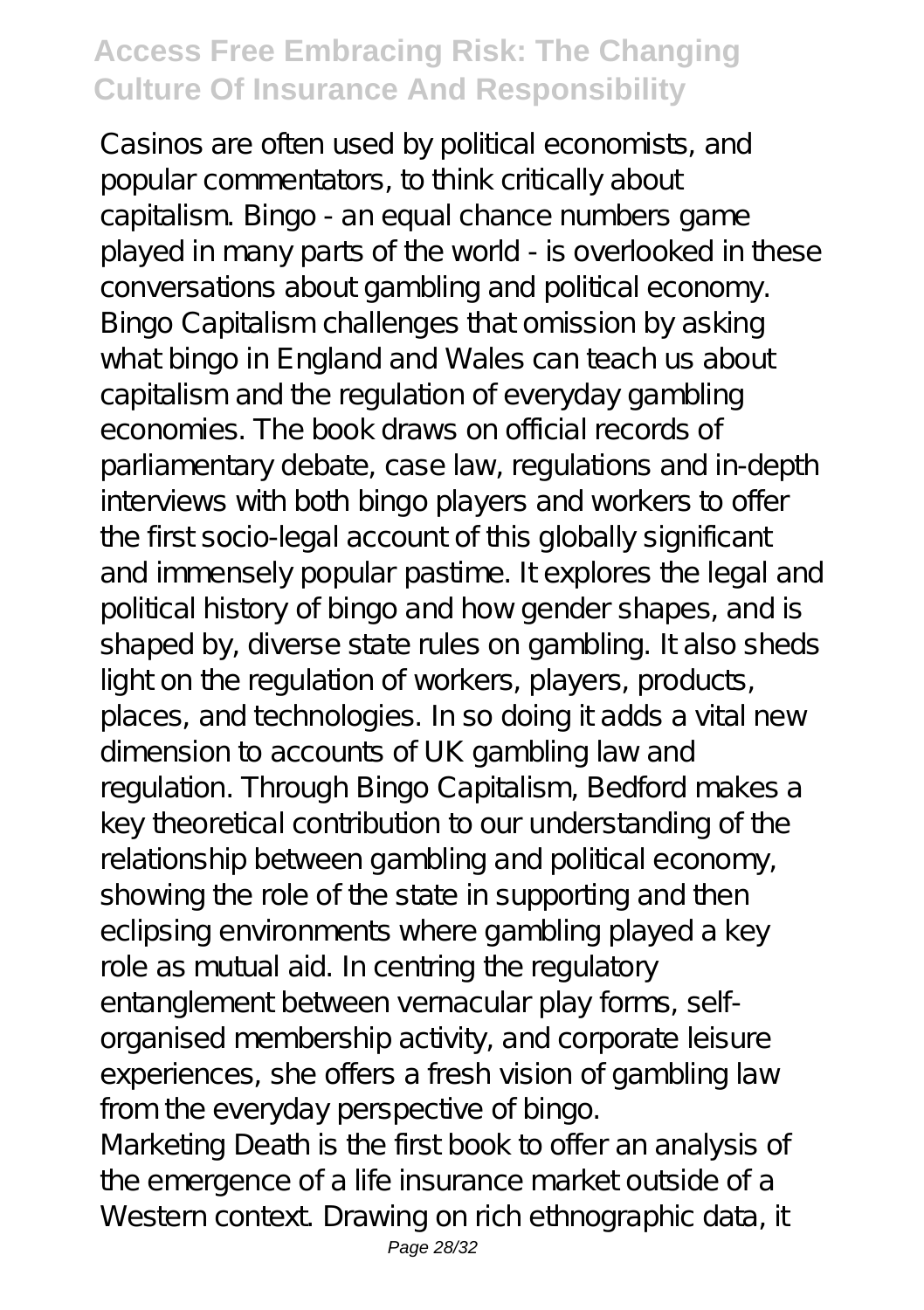documents the processes and politics through which local cultures shape the way a market is formed and thereby sheds light on the dynamics through which modern capitalist enterprises diffuse insurance to regions with different cultural traditions.

Insurance is the world's largest economic industry, providing a form of security that more than triples global defence expenditure. However, little is know about the form of security insurance provides. This book offers a genealogical interrogation of the relationship between security and risk through its materialisation in insurance. This work seeks to argue that insurance practices ascribe value to life and in so doing produce a form of security central to the understanding of contemporary liberal governance and security. Lobo-Guerrero theorizes insurance as a biopolitical effect that results from the continuous interaction of an 'entrepreneurial form of power', and traditional forms of sovereign security. Through rich empirical cases and a unique theorization, the book breaks apart the traditional division between security studies, political economy and political theory. The author explores this theory in relation to specific issues such as the use of life insurance in the molecular age, the use of insurance to securitize against environmental catastrophic risk, specialist products such as kidnap and ransom insurance, as well as the use of insurance to counter maritime piracy in the twenty-first century. Providing an important and original contribution to the study of the biopolitics of security, this work will be of great interest to all scholars of security studies, international relations and international political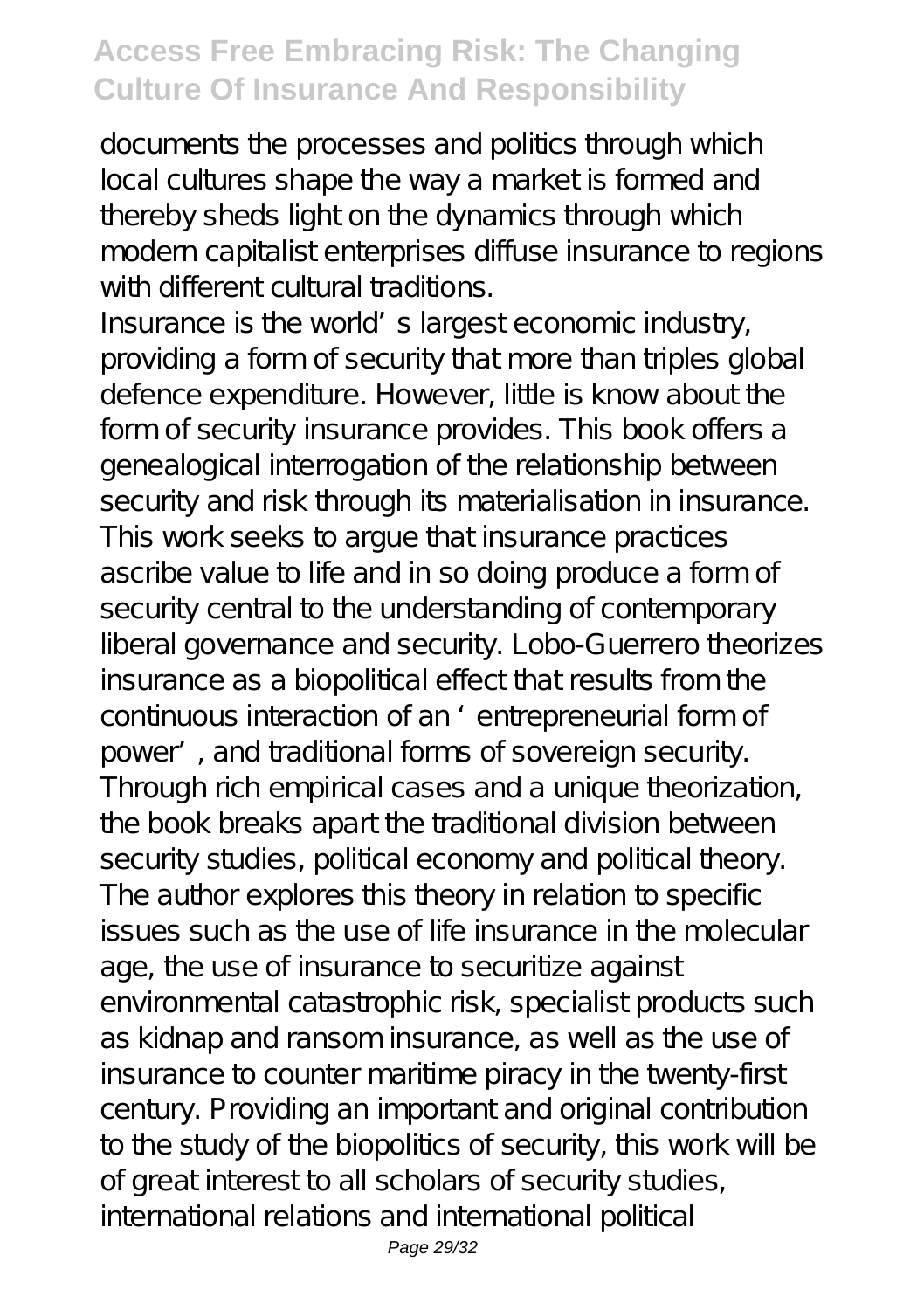economy.

EBOOK: Academic Research And Researchers The Changing Culture of Insurance and Responsibility Edgework

Risk and the War on Terror

Space Insurance and the Law

Injury Impoverished

Risk, Insurance and the Limits of Knowledge

The papers assembled here share the dual conviction that (1) understanding the lineaments of Japanese modernity entails an appreciation of the specific forms of distinctions, discriminations and exclusions constitutive of it; (2) that the socio-economic-political fractures increasingly visible under conditions of late modernity reveal the precarious nature of the making of modernity in Japan. Bringing together a group of critical intellectuals, mostly based in Japan with long-standing political commitments to groups emblematic of modern Japan's constitutive outside - inorities, migrants, foreigners, victims of the Fukushima disaster, welfare recipients among others this collection of essays aims to draw attention to processes of 'making and unmaking' that constellate Japanese modernity. Unlike previous attempts, however, devoted to destabilizing positivist/culturalist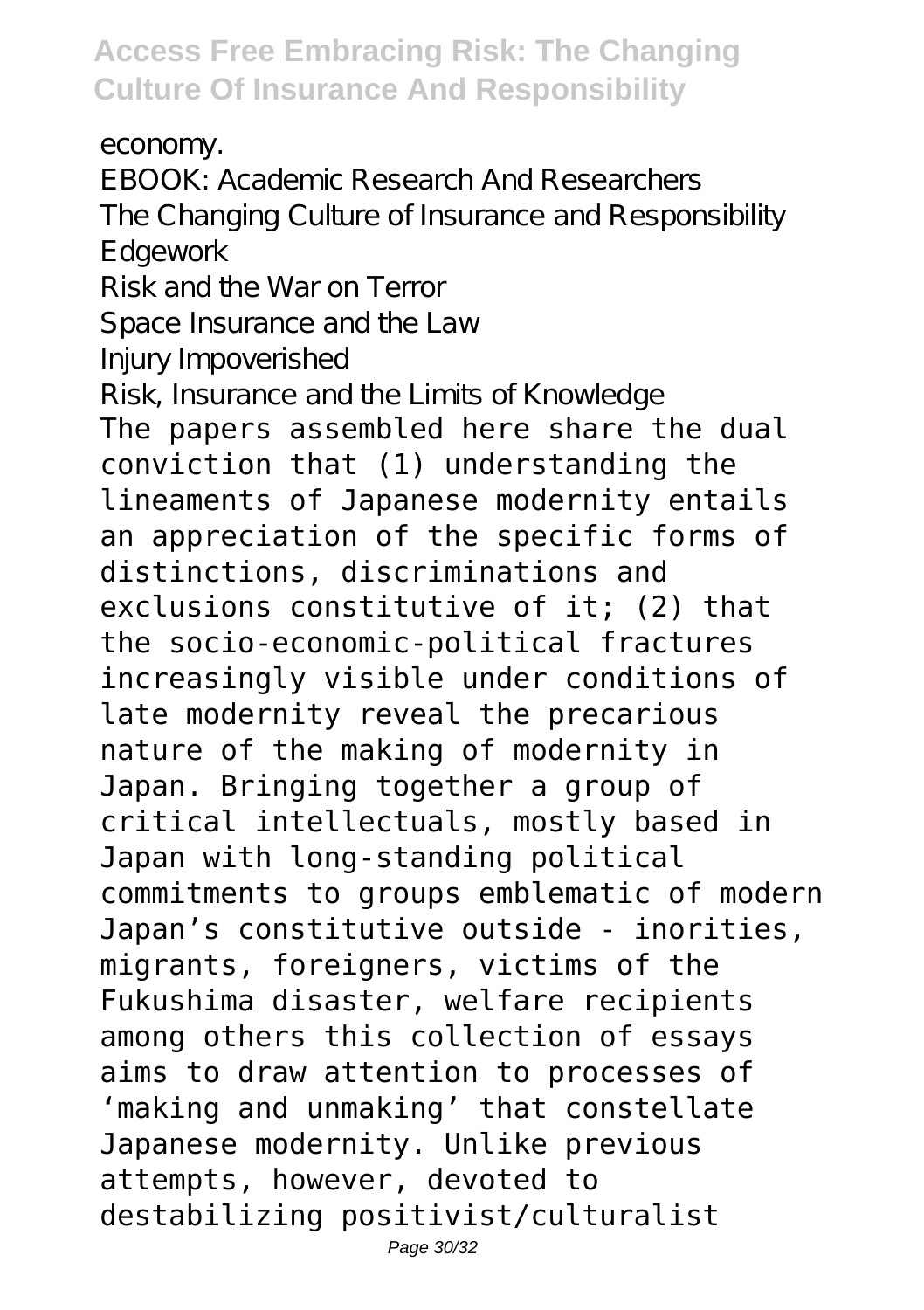approaches to a post-war 'miracle' Japan via a critical post-structural theoretical vocabulary and episteme, the essays gathered here aim principally to examine traces of the making of modern Japan in the fissures and displacements visible at sites of modernity's unmaking. Deploying a range of theoretical approaches, rather than a commitment to any single framework, the essays that follow aim to locate contemporary Japan and the ravages of its modernity within a wider critical discourse of modernity. China is the largest greenhouse gas emitter in the world and also suffers from devastating climate catastrophes. Increasingly, policymakers in China have come to realize that government alone cannot adequately prevent or defray climate-related disaster risks. This book contends that a better way to manage catastrophe risk in China is through private insurance rather than directly through the Chinese government. In addition, private insurance could function as a substitute for, or complement to, government regulation of catastrophe risks by causing policyholders to take greater precautions to reduce climate change risks.

Analyzes how the tactics and strategies of Page 31/32